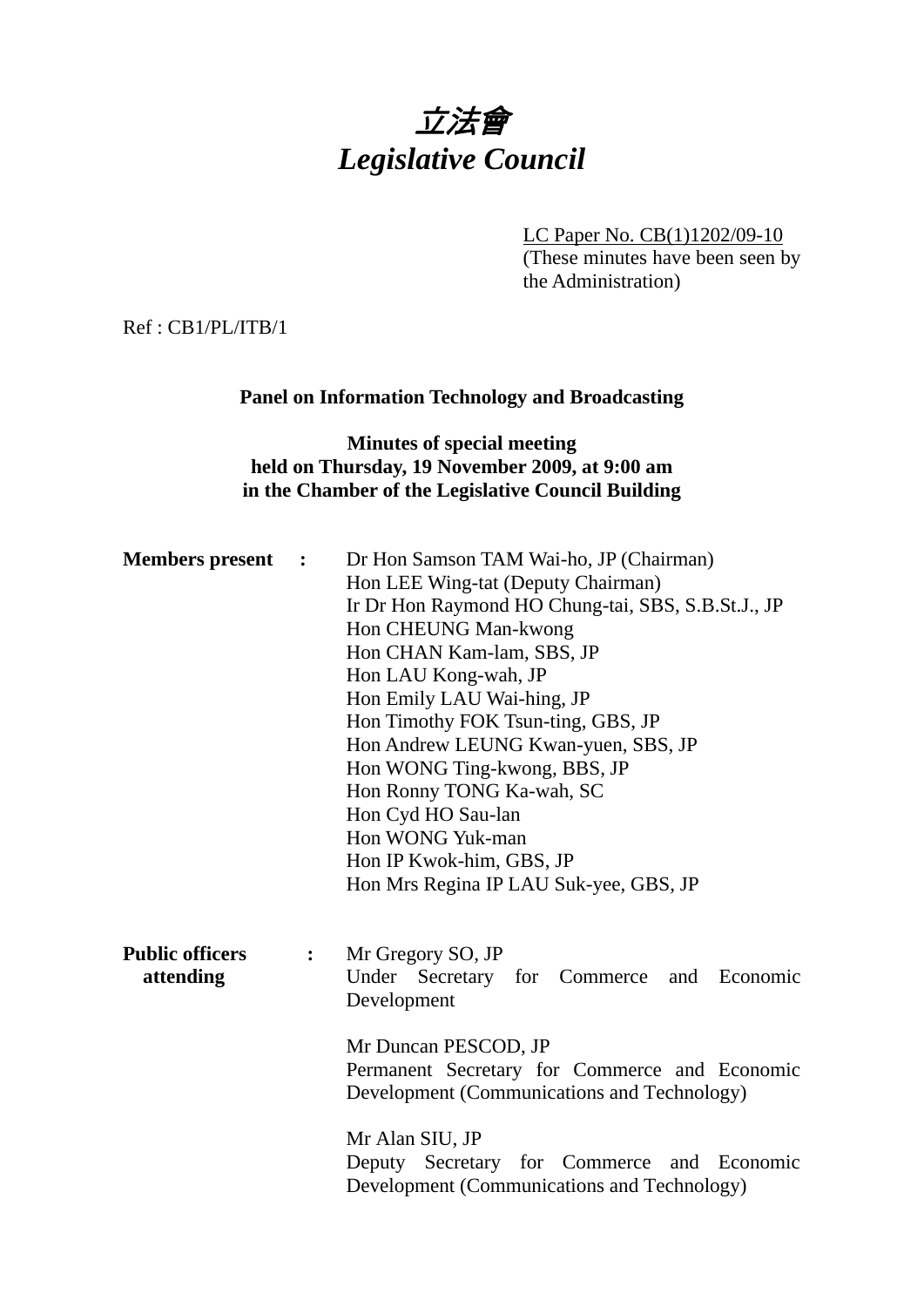|                                                      | Mr Aaron LIU<br>Principal Assistant Secretary for Commerce<br>and<br>Economic<br>Development (Communications)<br>and<br>Technology)A |
|------------------------------------------------------|--------------------------------------------------------------------------------------------------------------------------------------|
|                                                      | Mr Franklin WONG<br>Director of Broadcasting<br>Radio Television Hong Kong                                                           |
|                                                      | Mr Gordon LEUNG, JP<br>Deputy Director of Broadcasting<br>Radio Television Hong Kong                                                 |
|                                                      | Mr TAI Keen-man<br><b>Assistant Director (Radio)</b><br>Radio Television Hong Kong                                                   |
|                                                      | Mr CHEUNG Man-sun<br><b>Assistant Director (PATV)</b><br>Radio Television Hong Kong                                                  |
| <b>Attendance by</b><br>$\ddot{\cdot}$<br>invitation | Citizens' Radio                                                                                                                      |
|                                                      | Mr PANG Yee-kwong<br><b>CEO</b>                                                                                                      |
|                                                      | FM 101 Radio                                                                                                                         |
|                                                      | Mr KWOK Yiu-cheung<br>Member                                                                                                         |
|                                                      | <b>Green Radio</b>                                                                                                                   |
|                                                      | Mr YANG Kuang<br>Programme Director                                                                                                  |
|                                                      | Radio Television Hong Kong Programme Staff Union                                                                                     |
|                                                      | Ms Janet MAK Lai-ching<br>Chairperson                                                                                                |
|                                                      | The Hong Kong Academy for Performing Arts                                                                                            |
|                                                      | Professor Kevin THOMPSON<br>Director                                                                                                 |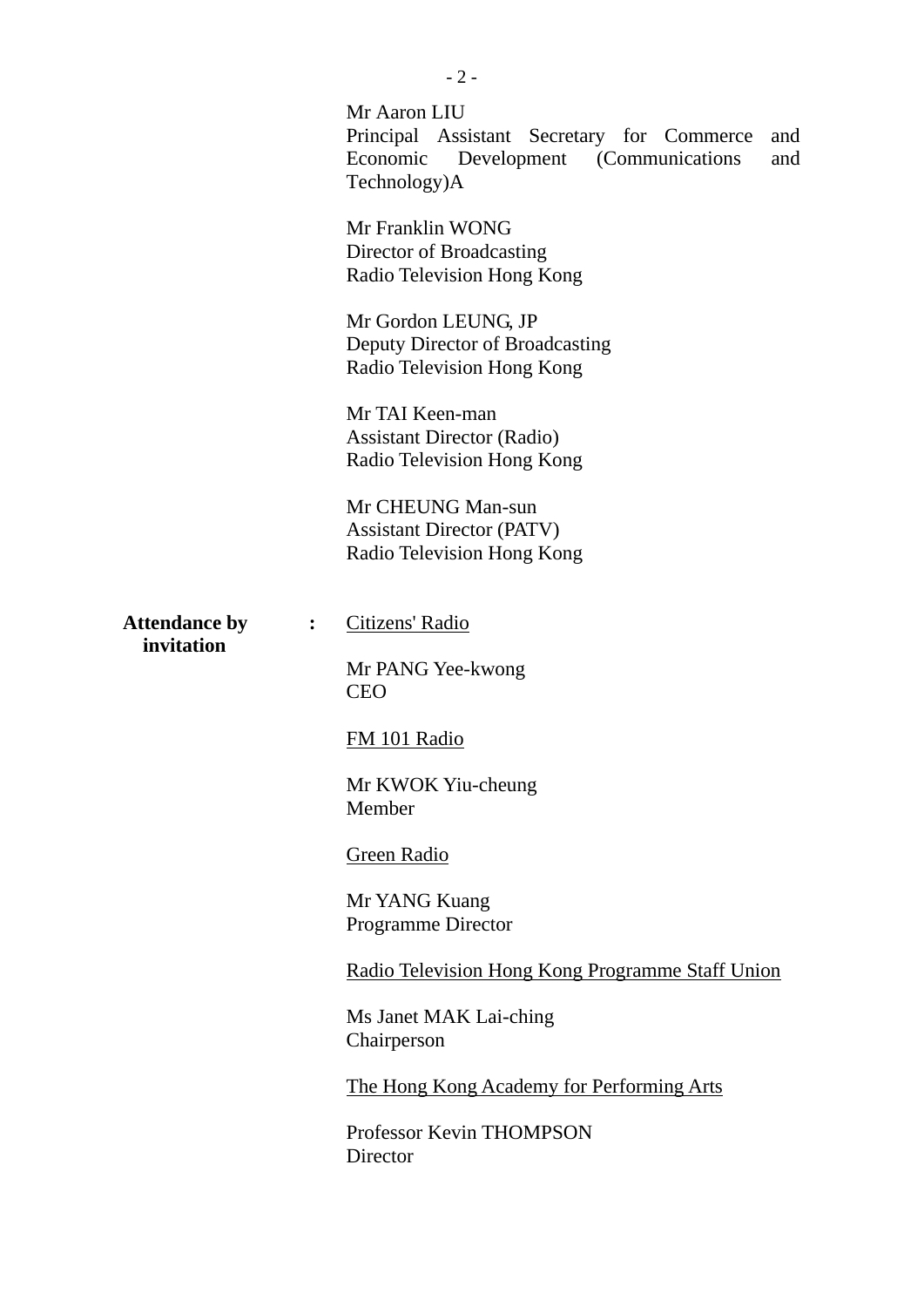#### Hong Kong Journalists Association

Ms MAK Yin-ting Chairperson

Hong Kong Association of the Deaf

Mr MAK Hoi-wah Chairman

Democratic Alliance for the Betterment and Progress of Hong Kong

Mr Craig JO Deputy Spokesperson (Information Technology & Broadcasting)

Hong Kong Unison Limited

Ms Fermi WONG Executive Director

Savantas Policy Institute

Miss Germaine LAU Kit-man Policy Analyst

#### SynergyNet

Dr Alex CHAN Wo-shun **Director** 

The Society for Truth and Light

Mr CHOI Chi-sum General Secretary

民間公營廣播監察小組

Mr WONG Siu-yee, JP Convenor

In-Media (Hong Kong)

Mr Fredie CHAN Ho-lun Exco member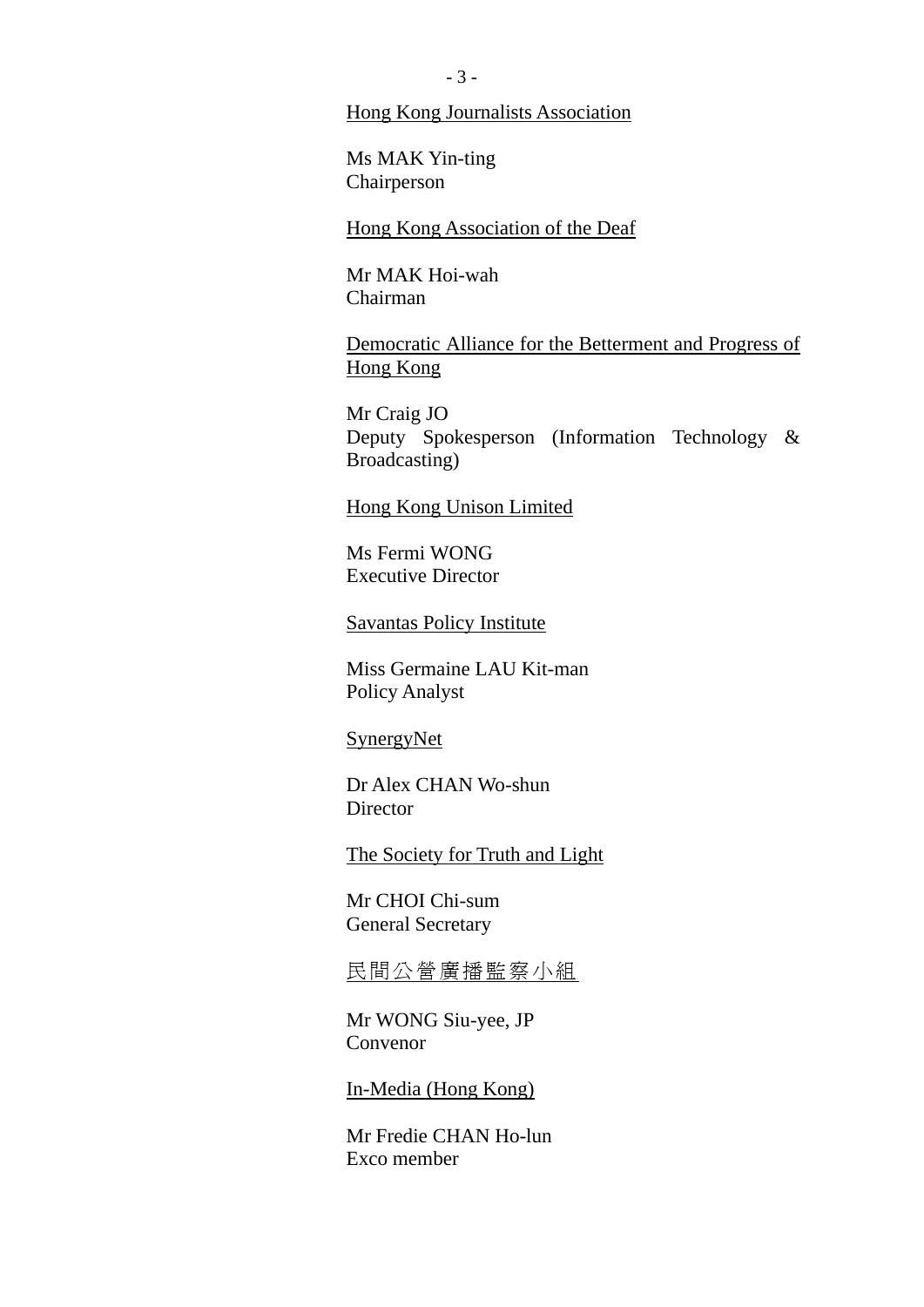Unitarian Universalists Hong Kong

Ms Medeleine MOK Vice President

Political Commentator and Member of RTHK Programme Advisory Panel

Mr Martin OEI

Hong Kong Digital Entertainment Association

Mr Gabriel PANG Chairman

Asian Human Rights Commission

Ms Kit CHAN Programme Officer

Hong Kong Human Rights Monitor

Mr LAW Yuk-kai **Director** 

SaveRTHK Campaign

Mr TSUI Hon-kwong Representative

The Civic Party

Mr Stuart LAU Policy Champion of Civic Party

Public Opinion Programme, the University of Hong Kong

Dr Robert CHUNG Director

IT Voice

Mr Joe YAU Member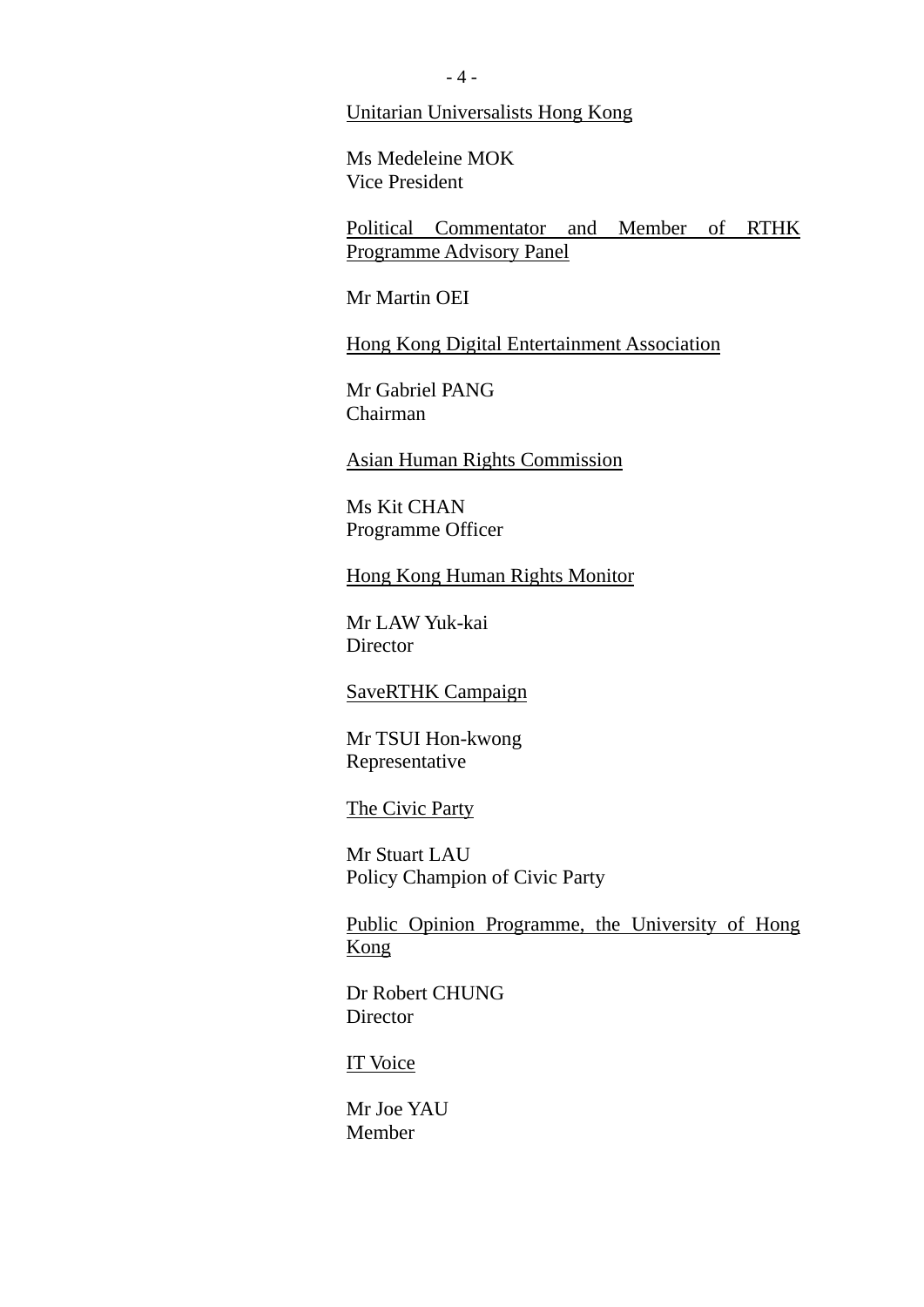|               |                              | Hong Kong Federation of Women Lawyers                                                                                          |
|---------------|------------------------------|--------------------------------------------------------------------------------------------------------------------------------|
|               |                              | Ms Angela HO Man-kay<br><b>Council Member</b>                                                                                  |
|               |                              | The Professional Commons                                                                                                       |
|               |                              | Professor Stephen CHAN Ching-kiu<br>Member                                                                                     |
|               |                              | Individual                                                                                                                     |
|               |                              | Mr Paul SIU Che-hung<br>Wan Chai District Councillor                                                                           |
|               |                              | Mr YEUNG Wai-sing<br><b>Eastern District Councillor</b>                                                                        |
|               |                              | Mr MAN Chi-wah<br><b>Central and Western District Councillor</b>                                                               |
|               |                              | Mr Pindar WONG                                                                                                                 |
|               | <b>Clerk in attendance :</b> | Ms YUE Tin-po<br>Chief Council Secretary (1)3                                                                                  |
|               | <b>Staff in attendance</b>   | : Mr Bonny LOO<br><b>Assistant Legal Advisor 3</b>                                                                             |
|               |                              | <b>Ms Annette LAM</b><br>Senior Council Secretary (1)3                                                                         |
|               |                              | Ms May LEUNG<br>Legislative Assistant (1)6                                                                                     |
| <b>Action</b> | I.<br>Kong                   | Public service broadcasting and the future of Radio Television Hong                                                            |
|               | (File Ref: CTB(CR) 9/17/9    | -- Legislative Council<br><b>Brief</b><br>on<br>public service broadcasting and<br>the future of Radio Television<br>Hong Kong |
|               |                              | LC Paper No. $CB(1)2726/08-09(01)$ -- Public consultation paper on the<br>new Radio Television Hong Kong:                      |

 $\overline{\phantom{0}}$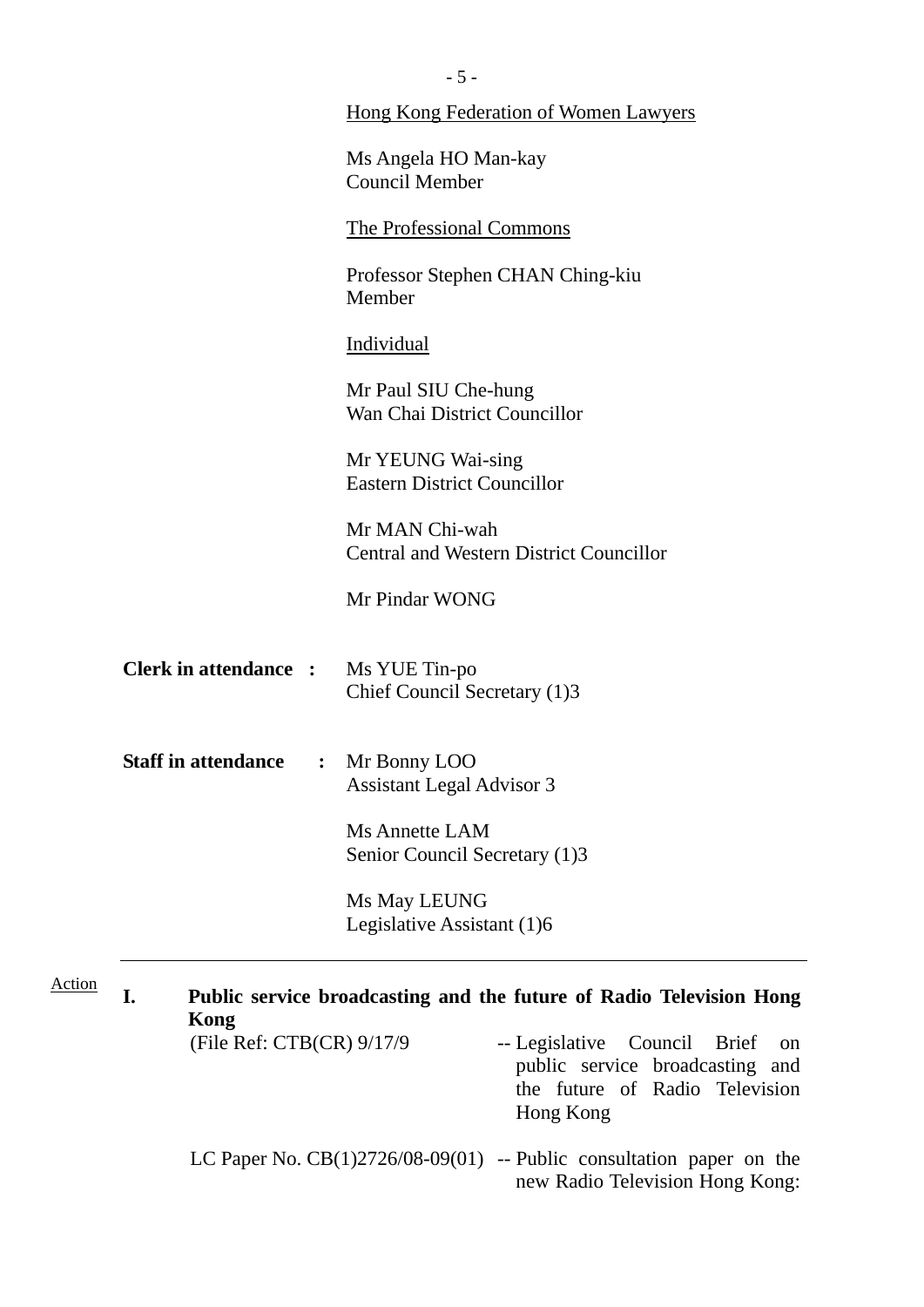Fulfilling its mission as a public service broadcaster

LC Paper No.  $CB(1)382/09-10(02)$  -- Paper on public service broadcasting prepared by the Legislative Council Secretariat (updated background brief)

Submission from deputations/individuals not attending the meeting

- LC Paper No. CB(1)353/09-10(07) (Chinese version only) -- Joint submission from Professor Joseph CHAN, Professor Eric K W MA and Mr CHAN Chi-kit, PhD Student, School of Journalism and Communication, The Chinese University of Hong Kong
- LC Paper No. CB(1)353/09-10(08) (Chinese version only) -- Submission from Dr CHEUNG Chor-yung, Senior Teaching Fellow, Department of Public and Social Administration, City University of Hong Kong
- LC Paper No. CB(1)353/09-10(09) (Chinese version only) -- Submission from Wave Media Limited

Composers' Guild

Broadcasts Limited

Advisory Panel

public

-- Submission from Television

-- Submission from Dr Chin Wan, Assistant Professors, Department of Chinese, Lingnan University and Member of RTHK Programme

-- Submission from a member of the

- LC Paper No. CB(1)353/09-10(10) (Chinese version only) -- Submission from Dr YANG Mo, Southern District Councillor
- LC Paper No.  $CB(1)353/09-10(11)$  -- Submission from Hong Kong
- LC Paper No. CB(1)353/09-10(12) (English version only)
- LC Paper No. CB(1)353/09-10(13) (Chinese version only)
- LC Paper No. CB(1)382/09-10(01) (Chinese version only)
- LC Paper No. CB(1)353/09-10(06) (Chinese version only) -- Submission from Lion Rock Institute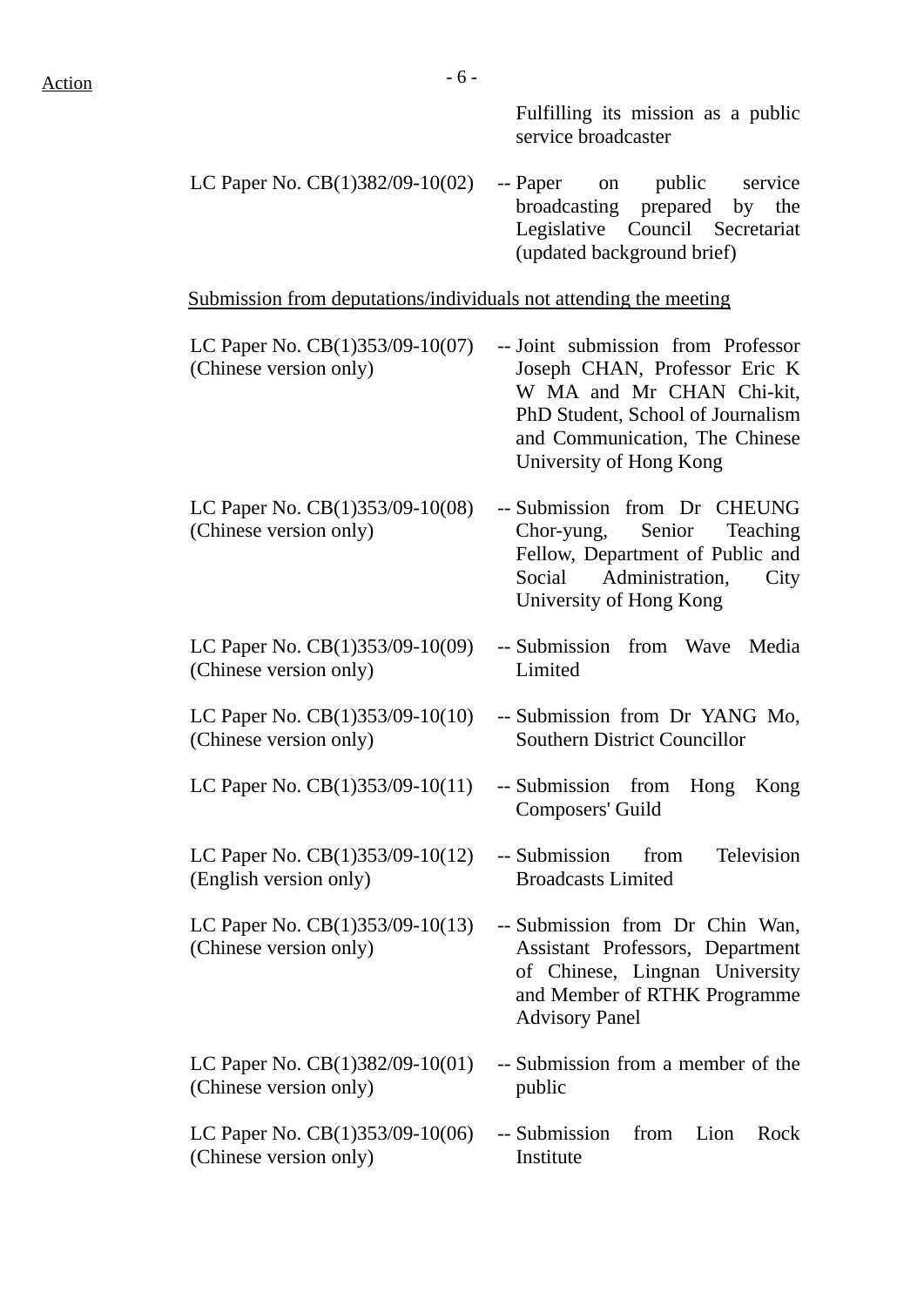| LC Paper No. $CB(1)414/09-10(07)$                                                                                                                   | -- Submission from Mr Charles Peter |
|-----------------------------------------------------------------------------------------------------------------------------------------------------|-------------------------------------|
| (Chinese version only)                                                                                                                              | <b>MOK</b>                          |
| LC Paper No. $CB(1)414/09-10(08)$                                                                                                                   | -- Submission from Metro Broadcast  |
| (English version only)                                                                                                                              | <b>Corporation Limited</b>          |
| LC Paper No. $CB(1)427/09-10(08)$<br>(Chinese version only)<br>(tabled at the meeting and<br>subsequently issued via e-mail on<br>23 November 2009) | -- Submission from Momentum 107)    |

#### Presentation by deputations

 The Chairman welcomed representatives of the deputations to the meeting. He said that written submissions from deputations received before the meeting had been circulated to members and uploaded onto the Legislative Council (LegCo)'s website for public perusal. He requested the deputations to provide a written submission if they had not already done so, and also to provide supplementary submissions, if any, to the Panel after the meeting. He reminded the deputations that when addressing the Panel at the meeting, they were not covered by the protection and immunity under the Legislative Council (Powers and Privileges) Ordinance (Cap. 382), and their written submissions were not covered by the said Ordinance.

#### *Citizens' Radio*

2. Mr PANG Yee-kwong of Citizens' Radio (CR) objected to the Chief Executive-in-Council (CE in Council)'s decision for Radio Television Hong Kong (RTHK) to remain as a Government department while performing the role of a public service broadcaster. He also objected to the setting up of a Board of Advisors (the Advisory Board) to advise the Director of Broadcasting (D of B) on all matters pertaining to editorial policy, programme standards and the quality of RTHK programmes. He held the view that the public consultation recently launched by the Government was a show and a sham as a pre-determined decision had already been made for RTHK to continue to operate as a Government department with a public service broadcaster role. He also queried the Administration's rejection of CR's application for a sound broadcasting licence on the grounds of unavailability of suitable frequency spectrum. He maintained that a bandwidth of 0.2 MHz could carry one radio channel, and accordingly the frequencies in the 87 MHz - 108 MHz could support up to 100 independent channels without interference. He opined that the Administration should open up airwaves to allow community participation in public access broadcasting.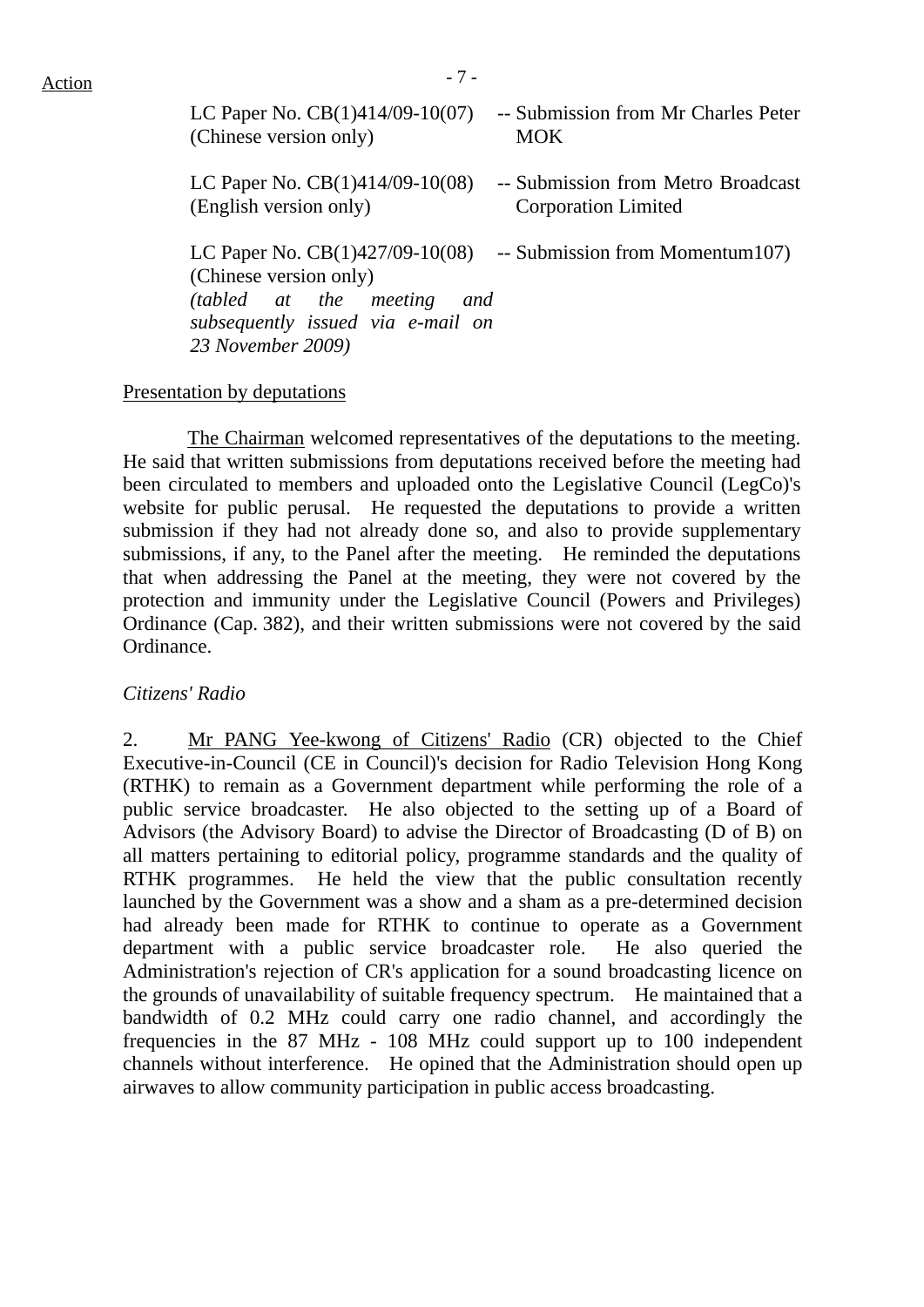# *FM 101 Radio* (LC Paper No. CB(1)414/09-10(01) -- Submission (*Chinese version only*))

3. Mr KWOK Yiu-cheung of FM 101 Radio objected to the Government's proposal to maintain RTHK as a Government department cum public service broadcaster, and to increasing the number of civil service posts in RTHK. He said that a public broadcaster, in the fulfillment of its mission "to educate, entertain and inform", should be independent and free from political and financial pressure as well as government influences. He called on the Government to uphold the true value of public service broadcasting (PSB) by opening up airwaves for independent community groups to participate in public access broadcasting so as to encourage a plurality of voices and to promote civic education. He suggested that a fund be set up to provide financial and technical assistance to interested groups in producing their own productions to provide multi-cultural programmes on art and music, stimulate creativity and enrich the multi-cultural life of Hong Kong people.

*Green Radio*  (LC Paper No. CB(1)394/09-10(01) -- Submission (*Chinese version only*))

4. Referring to the United Nations Educational, Scientific and Cultural Organization's definition of PSB, Mr YANG Kuang of Green Radio (GR) objected to the Government's proposal to maintain RTHK as a Government department cum public broadcaster. GR was of the view that RTHK's management and production team should not be staffed by civil servants as their career aspiration in the civil service might lead to self censorship of programme content. He called on the Administration to review the Telecommunications Ordinance (Cap. 106) and the existing mechanism for spectrum allocation and management with a view to opening up airwaves and lowering the threshold for the grant of licences to operate community radio service. He also suggested that the Government should set up a fund to promote and facilitate local original content production and provide support for community groups to participate in broadcasting and programme production

*Radio Television Hong Kong Programme Staff Union*  (LC Paper No. CB(1)353/09-10(01) -- Submission)

5. Ms Janet MAK of RTHK Programme Staff Union (RTHKPSU) disagreed that RTHK should remain as a Government department while undertaking the role of a public service broadcaster. RTHKPSU considered that RTHK should be independent from the Government and be able to operate with editorial independence and perform the watchdog role of monitoring Government policies. She said that such a monitoring role should be made one of the public purposes of PSB. Given that RTHK already had its own Programme Advisory Panel, there was no need to set up a separate CE-appointed Advisory Board which might be used as a political tool to interfere with RTHK's editorial freedom.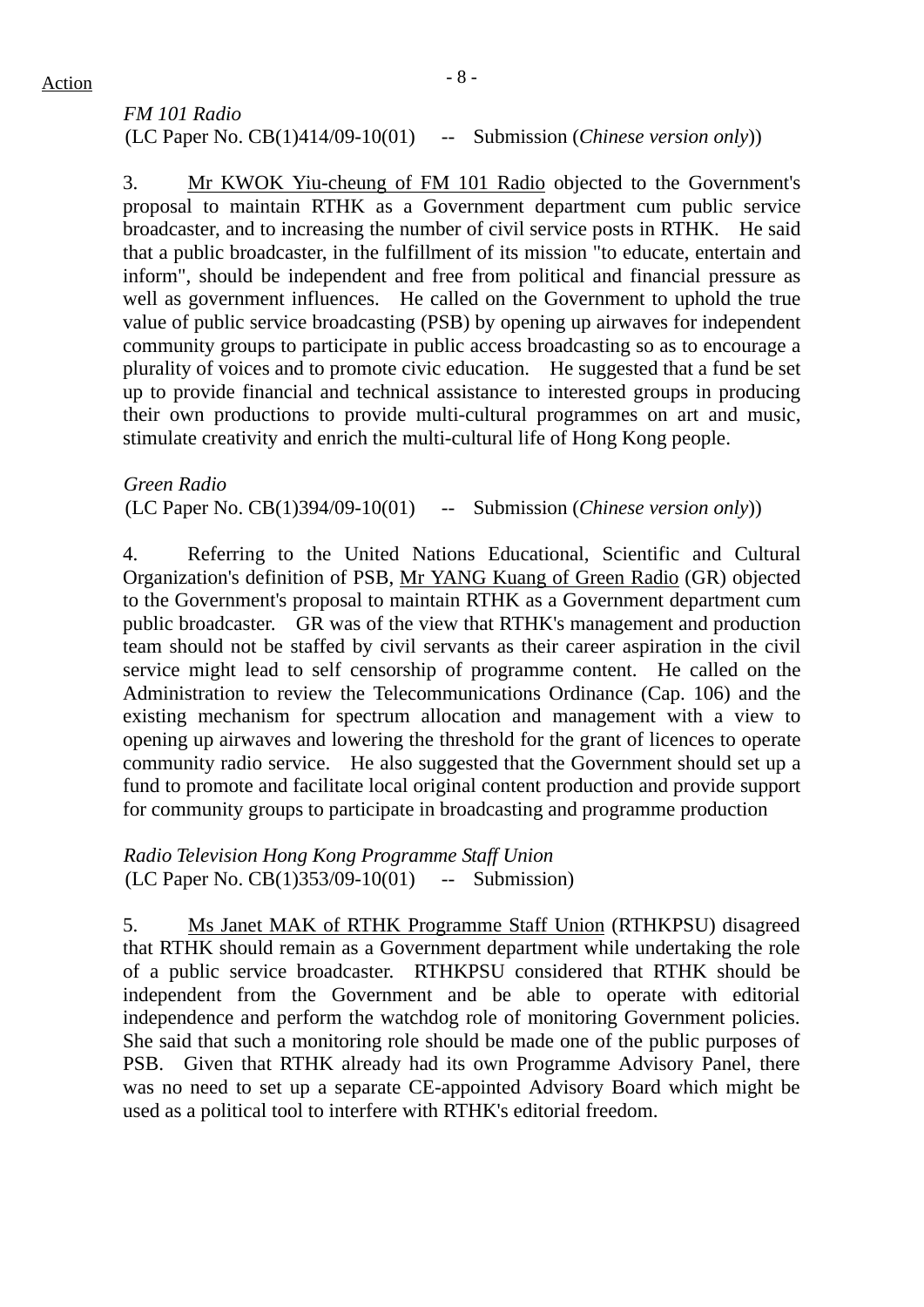*The Hong Kong Academy for Performing Arts*  (LC Paper No. CB(1)353/09-10(02) -- Submission (*English version only*))

6. Professor Kevin THOMPSON of the Hong Kong Academy for Performing Arts said that protracted uncertainty over the future had impeded RTHK's development of serious programme content, research and development, new experimental work, and reaching out to wider audiences. With the removal of uncertainties and appropriate allocation of resources to provide for service enhancement, RTHK would have new opportunities to further expand its services to better serve the community and meet the rising audience expectations in the new digital age.

*Hong Kong Journalists Association*  (LC Paper No. CB(1)414/09-10(02) -- Submission (*Chinese version only*))

7. Ms MAK Yin-ting of Hong Kong Journalists Association (HKJA) urged for RTHK's transformation into a genuinely independent public service broadcaster in fulfillment of its mission to "educate, entertain and inform" the public. She advocated that the governance structure of a public service broadcaster should be enshrined in law to uphold organizational and editorial independence, to ensure appropriate resource provision, increase transparency and accountability, and to safeguard pluralism and programme diversity. In keeping with the spirit of PSB and the principle of freedom of expression, the Administration should open up airwaves to provide more platforms to cater for diversity of views as well as specific needs and interests of different groups in the community in response to rising community expectation for direct public participation in broadcasting.

*Hong Kong Association of the Deaf*  (LC Paper No. CB(1)427/09-10(01) -- Submission (*Chinese version only*) *(tabled at the meeting and subsequently issued via e-mail on 23 November 2009)*

8. Mr MAK Hoi-wah of Hong Kong Association of the Deaf said that RTHK, as a public service broadcaster and a non-commercial operation, should shoulder the responsibility for educating, informing, and providing entertainment to the underprivileged such as viewers with impaired hearing. He called on the Administration and RTHK to take into account the needs of the deaf in formulating public broadcasting policies and in mapping out how the new RTHK should operate to fulfill the mission of a public service broadcaster. He suggested that RTHK should provide sign language and subtitles in news broadcasts, educational and informational programmes, live broadcasts of major events, and media briefings by key Government officials, as well as setting up fax and short messages hotlines for the deaf to lodge complaints and make enquiries.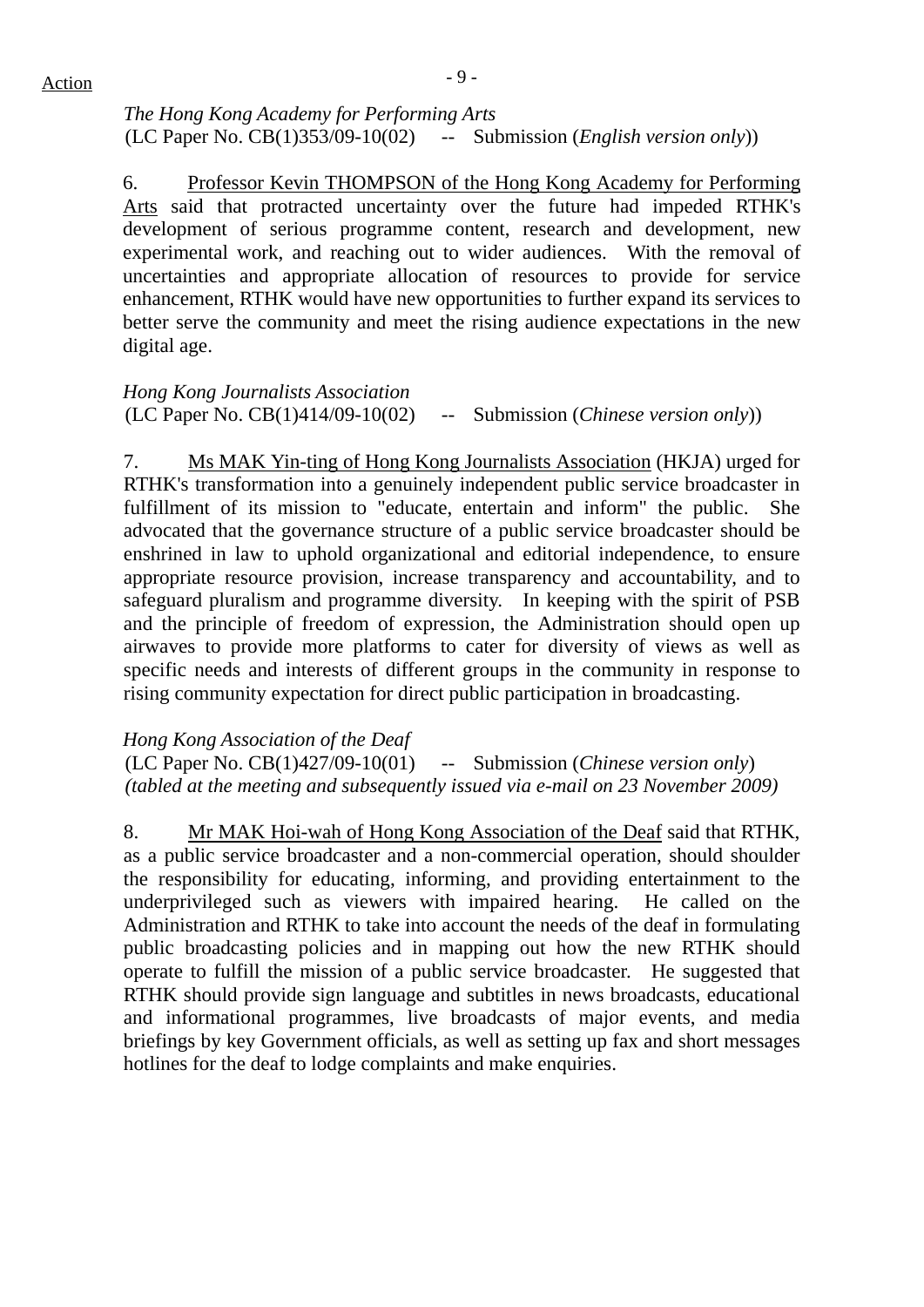*Democratic Alliance for the Betterment and Progress of Hong Kong*  (LC Paper No. CB(1)427/09-10(02) -- Submission (*Chinese version only*) *(tabled at the meeting and subsequently issued via e-mail on 23 November 2009)*

9. Mr Craig JO of Democratic Alliance for the Betterment and Progress of Hong Kong (DAB) said that DAB welcomed the CE in Council's timely decision on RTHK to put an end to the uncertainty surrounding the future of RTHK, and to give RTHK new impetus to build on its strong reputation and continue to serve the community with enhanced broadcasting services. Given its 80-years' of solid experience as a public service broadcaster, RTHK was considered best placed to assume the role of a public broadcaster. He said that the proposed Charter should clearly set out the governance structure, define the relationship between the Government and the new RTHK, and entrench the importance of editorial independence. Members of the Advisory Board should be drawn from various community sectors to ensure broad representation and diversity of views. RTHK, as a public service broadcaster, should be accountable to the public and be subject to public scrutiny through a set of key performance indicators. He said that the Administration, through public consultation, should draw up the policy and implementation details as soon as practicable to enable RTHK to perform its expanded role and achieve its new mission.

#### *Hong Kong Unison Limited*

(LC Paper No. CB(1)427/09-10(03) -- Submission (*Chinese version only*) *(tabled at the meeting and subsequently issued via e-mail on 23 November 2009)*

10. Ms Fermi WONG of Hong Kong Unison Limited (Unison) said that Unison regretted the CE in Council's decision to retain RTHK's status as a Government department while undertaking the role of a public service broadcaster. Unison advocated that "monitoring Government", "safeguarding public interest" and "promoting social justice" should be made the public purposes of PSB and the public mission of RTHK. She said that the setting up of an Advisory Board was redundant as it would overlap with the work of the existing Programme Advisory Panel. The proposed Charter should be legislated under the law to safeguard RTHK's editorial independence and to ensure statutory provision for judicial review to seek redress in the event its editorial independence was threatened. She opined that RTHK should be Hong Kong people's station and that it was not necessary for RTHK to relay the television and radio broadcasts of China Central Television (CCTV) and China National Radio (CNR) as the two incumbent domestic free TV programme service licensees and pay TV had already provided such services.

*Savantas Policy Institute*  (LC Paper No. CB(1)353/09-10(03) -- Submission (*Chinese version only*))

11. Miss Germaine LAU said that Savantas Policy Institute (SPI) supported the Government's decision to allocate additional financial resources and frequency spectrum for RTHK to enhance its operation and expand its scope of services including the provision of dedicated digital television and radio channels so as to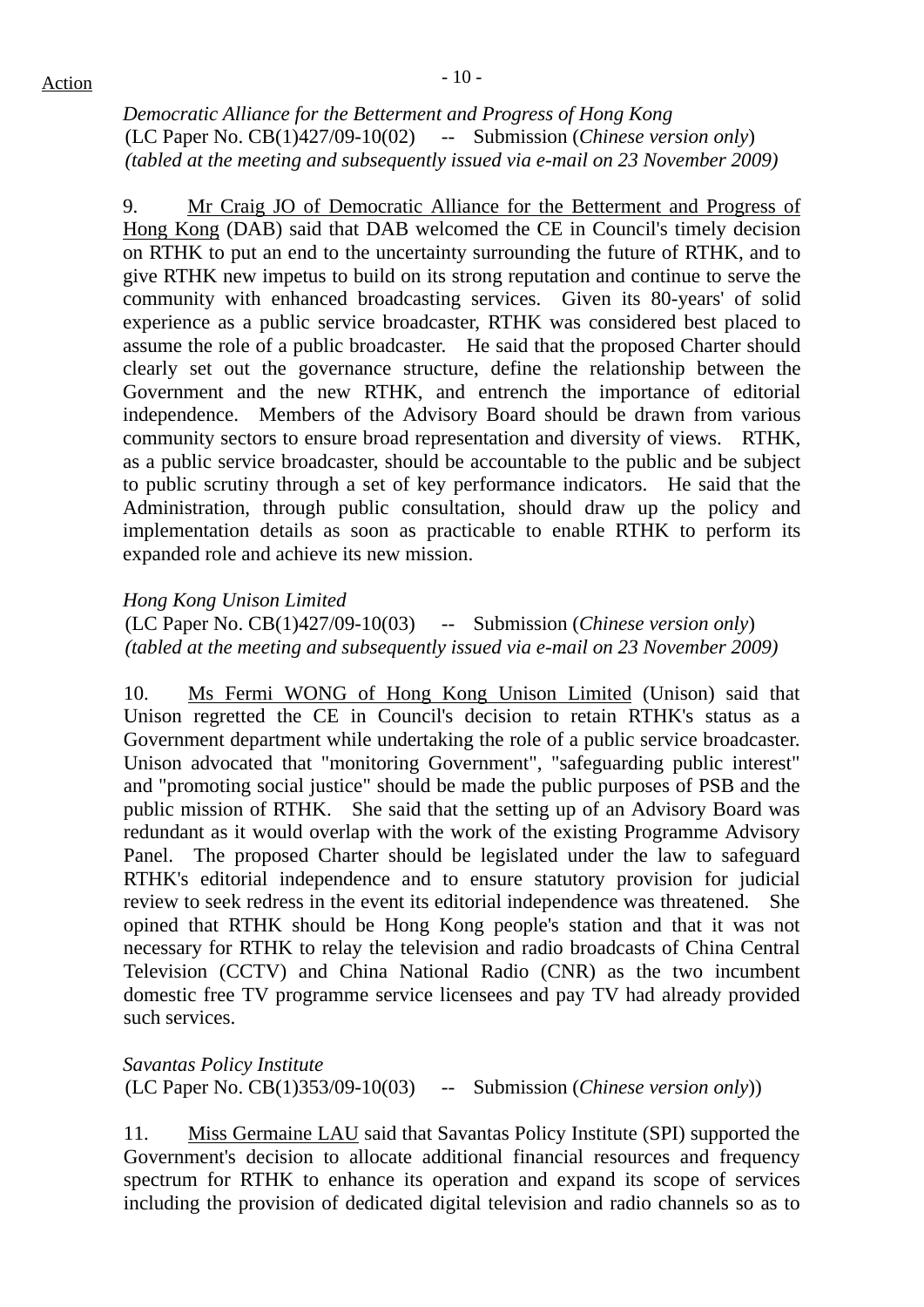provide a full range of broadcasting services to the community. RTHK in its role of a public service broadcaster should serve with specific public purposes, viz sustaining citizenship and civil society, fostering social harmony and promoting pluralism, establishing education value and promoting lifelong learning, and stimulating creativity and excellence to enrich the multi-cultural life of Hong Kong people. To enhance transparency and accountability to the community, RTHK should account for the deployment of its financial and human resources. While the new RTHK would run one high-definition television channel on its own, commercial broadcasters should continue to carry PSB programmes until digital television became popular with a high penetration rate. On new programming opportunities, SPI urged RTHK to complement commercial broadcasting in its programme production to cater for the needs of minority interest groups.

*SynergyNet*  (LC Paper No. CB(1)353/09-10(04) -- Submission (*Chinese version only*))

- 12. Dr Alex CHAN of SynergyNet stated the following views:
	- (a) RTHK, operating as a Government department while undertaking the role of a public service broadcaster, was not a genuinely independent public service broadcaster;
	- (b) the proposal for an Advisory Panel should be dropped. Failing that, "press freedom" should be made the mission of PSB, and the Advisory Board should be tasked to "safeguard editorial independence of RTHK and production freedom of its programming staff" with its powers and responsibilities clearly defined;
	- (c) the Advisory Board should only provide guidance on programming direction, editorial policy and resource deployment instead of involving itself in RTHK's day-to-day operational and editorial matters;
	- (d) of the 15 members of the Advisory Board, one-third should be appointed by the CE, one-third nominated by professional and media groups, and the remaining one-third recommended by the LegCo; and
	- (e) the Charter should be reviewed every two years with established channels for RTHK staff and the public to participate in the review.

*The Society for Truth and Light* 

(LC Paper No. CB(1)427/09-10(04) -- Submission (*Chinese version only*) *(tabled at the meeting and subsequently issued via e-mail on 23 November 2009)*

13. Mr CHOI Chi-sum of the Society for Truth and Light (STL) said that RTHK, as a public service broadcaster, should serve the community and not act as a mouth-piece of the Government. The Administration and the public should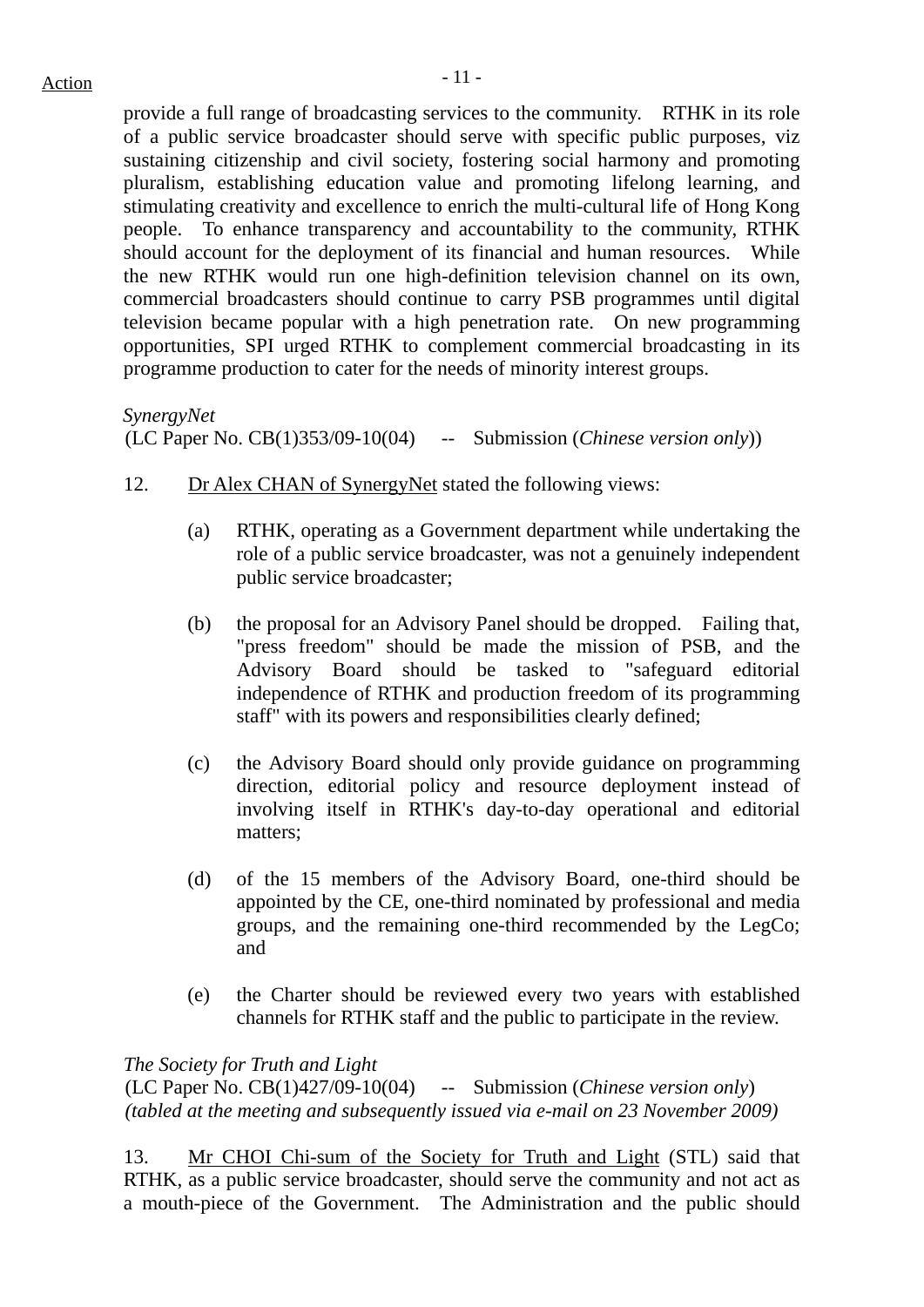respect programme and editorial independence of RTHK. The Charter should stipulate that Administrative Officer would not be appointed to the management of the RTHK. While RTHK, as a Government department, should dedicate part of its airtime for Government officials to publicize government policies, it should not be tasked to promote Government policies which should be the duties of the Government Information Services (GIS). Membership of the Advisory Board should be increased to 30. Its members, though appointed by the CE, should be nominated by different community sectors and professional groups. A special unit should be set up to handle complaints and public opinion about programme quality and content.

# 民間公營廣播監察小組

(LC Paper No. CB(1)427/09-10(05) -- Submission (*Chinese version only*) *(tabled at the meeting and subsequently issued via e-mail on 23 November 2009)*

14. Mr WONG Siu-yee of 民間公營廣播監察小組 stated the following views:

- (a) supported the CE in Council's decision for RTHK to remain as a Government department while performing the role of a public service broadcaster with expanded scope of service, strengthened corporate governance and greater accountability to the public;
- (b) RTHK, as a Government department, should act as part of the Government and be subject to the established internal procedures and control mechanism of the civil service;
- (c) RTHK should be the mouth-piece of the Government and Hong Kong people, facilitating the smooth implementation of Government policies and the expression of public views;
- (d) it was proper and in order for the Advisory Board to advise RTHK on editorial policy and programme standards. Members of the public had other channels to voice their opinion if the advice of the Advisory Board did not meet with public expectations; and
- (e) the reference to "safeguarding editorial freedom of RTHK" in the Charter should be removed or amended.

*In-Media (Hong Kong)*  (LC Paper No. CB(1)414/09-10(03) -- Submission (*Chinese version only*))

15. Mr Fredie CHAN said that In-Media (Hong Kong) was against retaining RTHK's status as a Government department while performing the role of a public service broadcaster, and was also against the proposal to increase the number of civil service posts in RTHK. He said that such arrangement was an attempt on the part of the Government to "buy" RTHK's staff into giving up the pursuit of ideals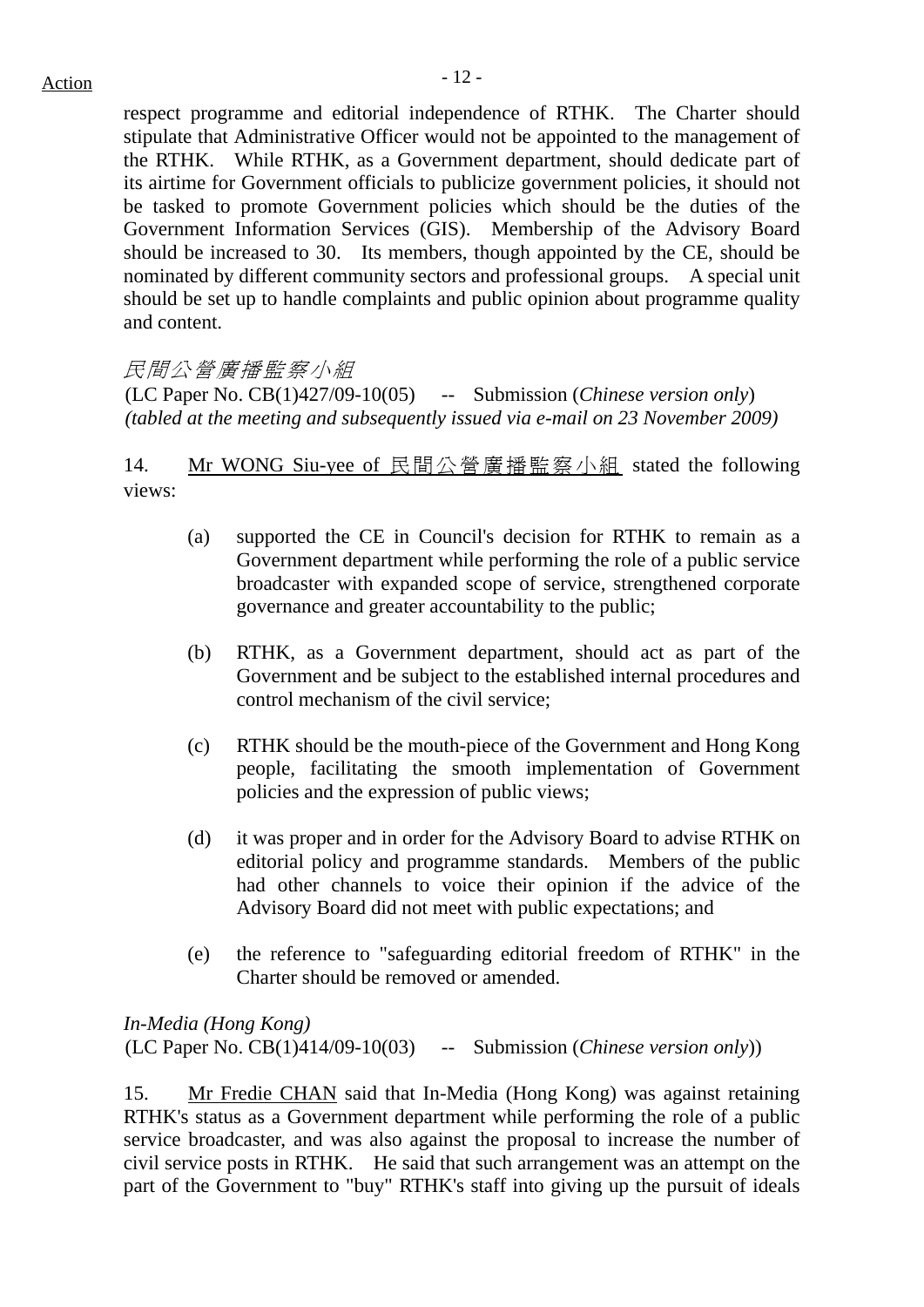of genuine PSB and editorial freedom, and would turn RTHK into a Government mouth-piece similar to North Korea and CCTV. Mr CHAN urged the Government to set up a fund to promote training in community broadcasting and facilitate cooperation between professionals of the broadcasting sector and community groups in programme production for broadcast in public access channels.

*Unitarian Universalists Hong Kong*  (LC Paper No. CB(1)394/09-10(02) -- Submission (*English version only*))

16. Ms Medeleine MOK of Unitarian Universalists Hong Kong (UUHK) criticized the Government for deciding on the future of RTHK prior to any public consultation. She said that the Government's decision was against Hong Kong people's wish for RTHK to be independent and free from Government political influences, and to become a real public service broadcaster of Hong Kong. She called on the Government to withdraw its decision and extend the consultation period for the public to voice their views. She also stated UUHK's objection to the proposed Advisory Board to be appointed by the CE in Council.

#### *Mr Martin OEI*

*Political Commentator and Member of RTHK Programme Advisory Panel*  (LC Paper No. CB(1)414/09-10(04) -- Submission (*Chinese version only*))

17. Referring to the practice in the United Kingdom and the United States, Mr Martin OEI opined that RTHK, as a public service broadcaster, should not be responsible for publicizing Government policy. Production of programme such as the Police Magazine should be taken up by the GIS instead. He objected strongly to the proposal for an Advisory Board, saying that it would be difficult for D of B, in his capacity as a civil servant, to disregard the advice of the Advisory Board and maintain his independence. Mr OEI held the view that PSB should supplement commercial broadcasting and seek to provide what is lacking in commercial broadcasting and cater for specific needs and interests of different groups in the community. RTHK should model on the Special Broadcasting Services Corporation in Australia to serve the ethnic minority and the underprivileged by producing programmes on art, music and culture which commercial broadcasters might not have the economic incentive to invest in. He suggested that RTHK Radio Six (on British Broadcasting Corporation World Services (BBC)) be reassigned from the existing AM frequency to FM Band to enable more members of the public to listen to the English channels.

#### H*ong Kong Digital Entertainment Association*

(LC Paper No. CB(1)427/09-10(06) -- Submission (*Chinese version only*) *(tabled at the meeting and subsequently issued via e-mail on 23 November 2009)*

18. Mr Gabriel PANG of Hong Kong Digital Entertainment Association said that RTHK should help promote local original content animation/multi-media production and achieve the public purpose of stimulating creativity and excellence to enrich the multi-cultural life of Hong Kong people through the production,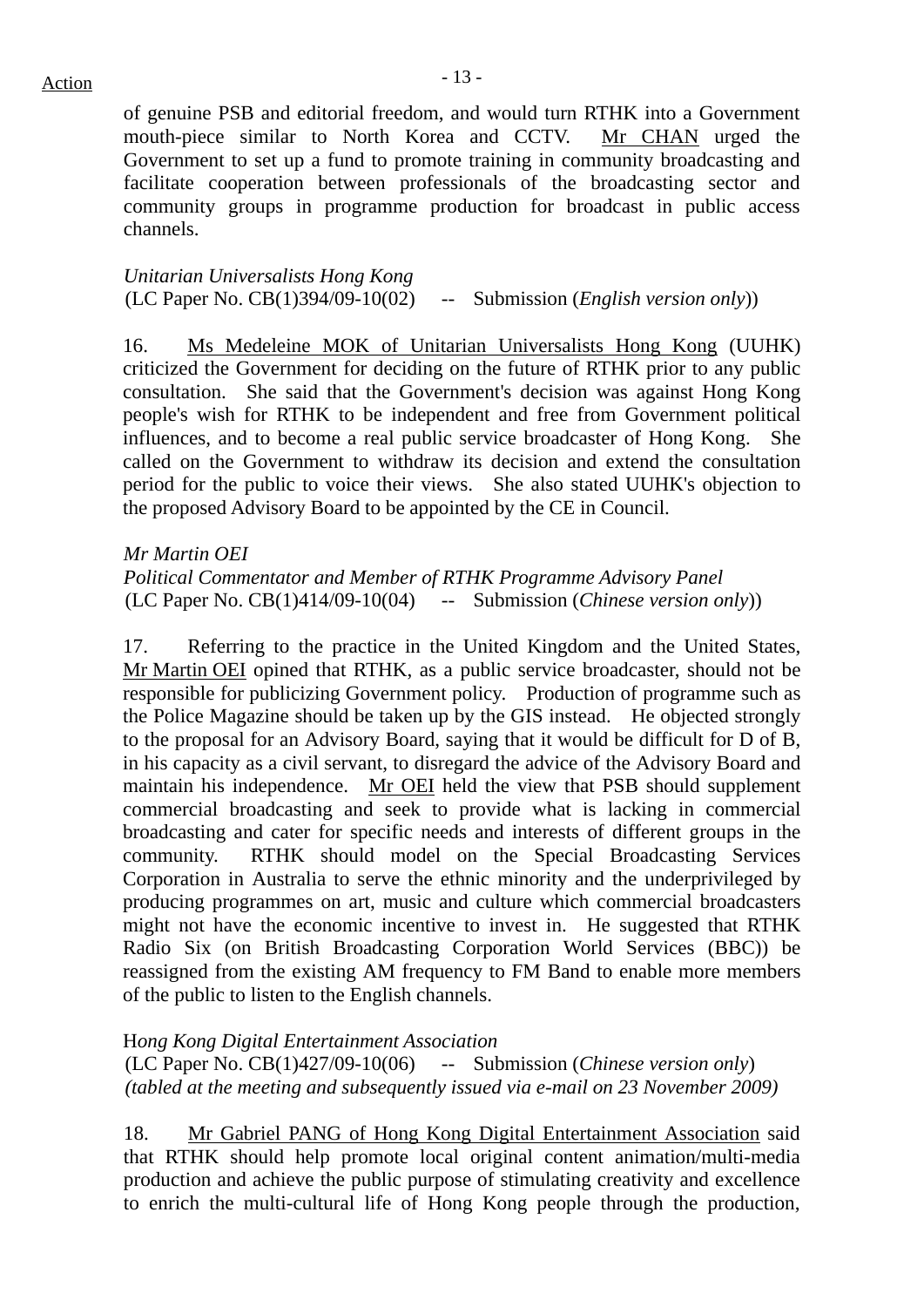commission and acquisition of distinctive and original content. RTHK should increase at least one high definition TV channel for the broadcast of animation/cartoons/multi-media entertainment programmes. Mr PANG also called on the RTHK to further explore the copyright protection for outsourced and original content programmes with a view to increasing programme producers' revenue to help foster the development of local multi-media industry.

#### *Asian Human Rights Commission*

(LC Paper No. CB(1)427/09-10(07) -- Submission (*Chinese version only*) *(tabled at the meeting and subsequently issued via e-mail on 23 November 2009)*

19. Ms Kit CHAN of Asian Human Rights Commission (AHRC) regretted that the Government had no real intention to set up a genuinely independent public service broadcaster. She stated the following views:

- (a) a public service broadcaster should be an independent body operating at arm's length from the Government and be free from any commercial and political interferences. RTHK, as a public service broadcaster, should be independent from the Government and provide an open forum for the free exchange of views;
- (b) in keeping with the public purpose for PSB in sustaining citizenship and civil society, "safeguarding free flow of information, freedom of press and expression" should be made the public purposes for PSB;
- (c) while AHRC supported the transformation of RTHK into the public service broadcaster of Hong Kong, RTHK should be revamped to strengthen its corporate governance, enhance its independence and increase its accountability to the public;
- (d) AHRC objected to the setting up of the CE-appointed Advisory Board which might be used as a means to interfere with the editorial policy of RTHK; and
- (e) the consultation should be extended to three months.

#### *Hong Kong Human Rights Monitor*

20. Mr LAW Yuk-kai of the Hong Kong Human Rights Monitor (HKHRM) held the view that a Government department performing the role of a public service broadcaster was not genuine PSB. By insisting on RTHK's Government department cum public service broadcaster status, the Administration was going against the explicit popular wish for an independent public broadcaster, a move that would take away the public's right to freedom of expression and independent PSB.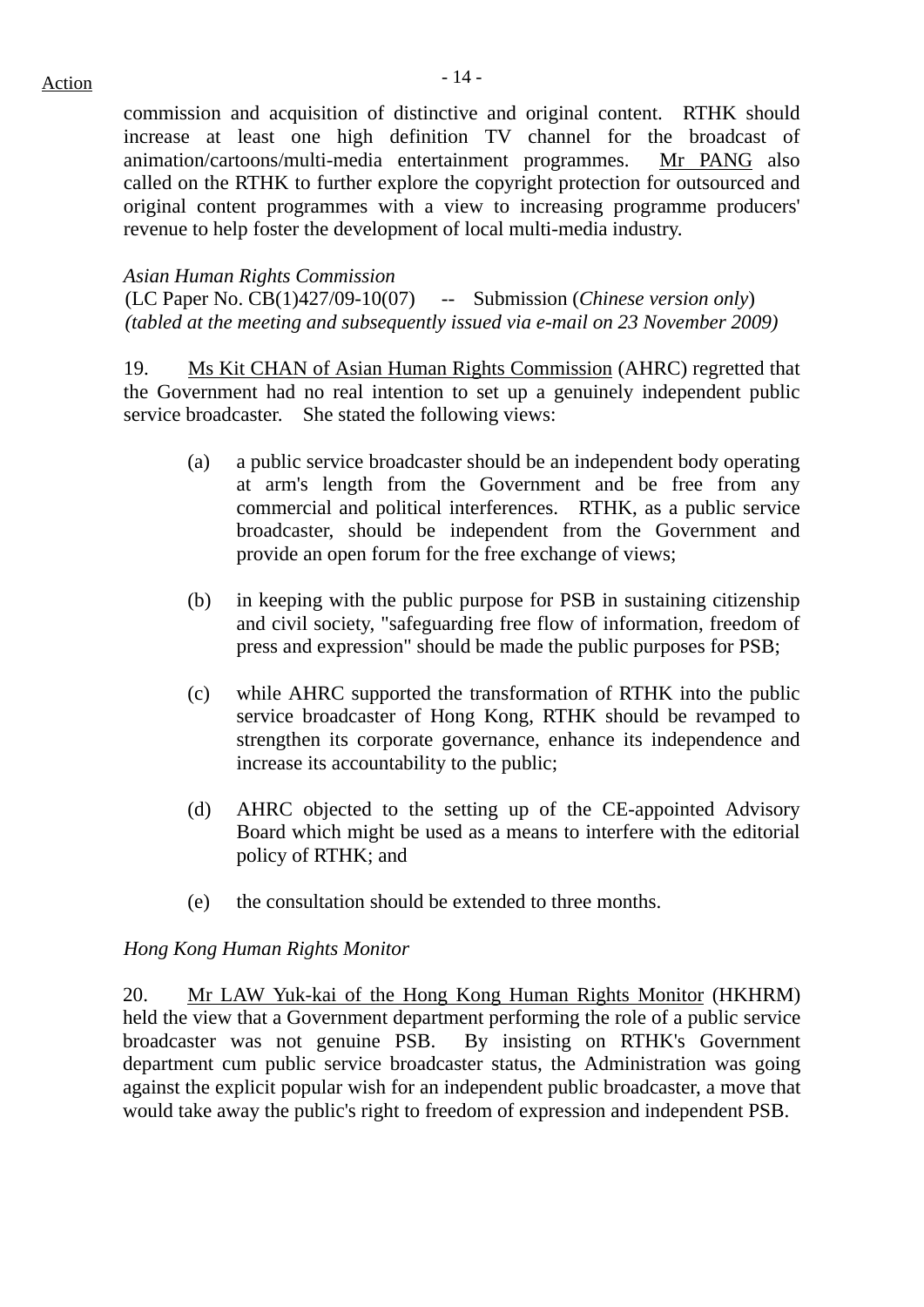# *SaveRTHK Campaign*  (LC Paper No. CB(1)394/09-10(03) -- Submission (*Chinese version only*))

21. Mr TSUI Hon-kwong said that SaveRTHK Campaign was strongly against the Government's decision for RTHK to remain as a Government department and objected to the setting up of the Advisory Board which, he said, might become a super-power impairing RTHK's editorial and operational independence. He urged the Government to respect popular wish for RTHK to become independent from the Government and for RTHK's transformation into a genuine public service broadcaster. He held the view that to safeguard RTHK's editorial independence, the Charter should be drawn up following public consultation and enshrined in law. The two-month public consultation period should be extended.

*The Civic Party*  (LC Paper No. CB(1)353/09-10(05) -- Submission (*Chinese version only*))

22. Mr Stuart LAU of the Civic Party criticized the Government for its black-box decision on RTHK's future. He said that the decision which was taken in the absence of any proper public consultation was against public expectation and the general consensus that a public service broadcaster should be free from government pressure and void of any political and commercial interests. He said that RTHK, as a public service broadcaster, should be responsible for monitoring the Government, and that "reflecting public opinion, safeguarding public interests and promoting social justice" should be made public purposes of PSB. The proposed Advisory Board which overlapped the work of the existing Programme Advisory Panel should be scrapped. The Charter which set out the relationship between the Government and RTHK should stipulate clearly that RTHK would not be subject to any pressure from the Government and quasi-government bodies. RTHK which used public fund should serve as the voices of the people and not as the mouthpiece of the Government.

# *Public Opinion Programme, the University of Hong Kong*

23. Dr Robert CHUNG of Public Opinion Programme of the University of Hong Kong stated his personal views as follows:

- (a) RTHK, with its good brand name and having been consistently ranked in public surveys as the most credible electronic media in Hong Kong, should continue to strengthen its leading role in conducting survey of public satisfaction level/audience ratings, and in the production of quality programmes on civic education and social responsibility;
- (b) the existing Programme Advisory Panel was highly transparent in its operation and should be further strengthened;
- (c) RTHK should take a leading role in developing new media and cross media services;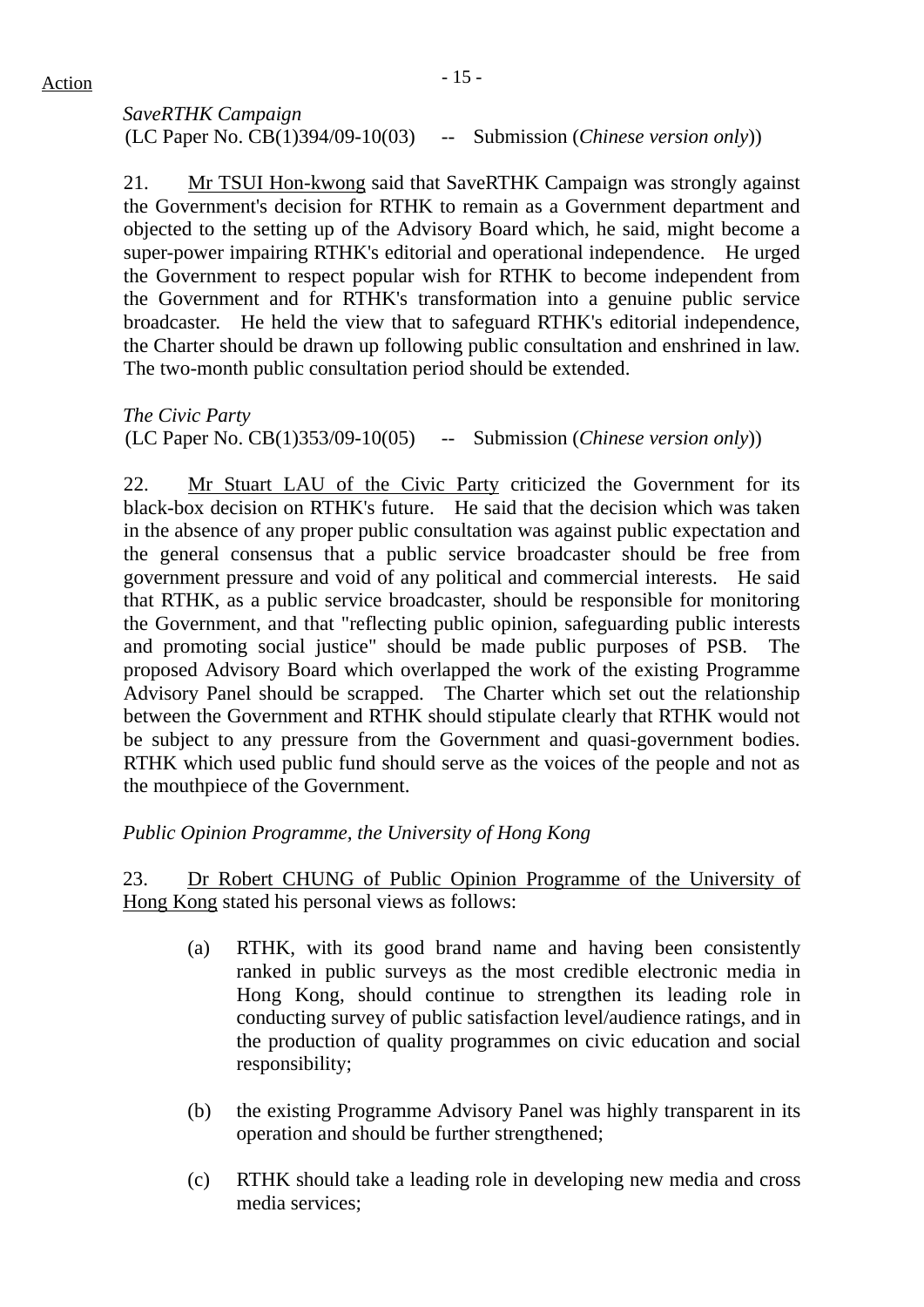- (d) RTHK's archive should be open to the public to increase its utilization;
- (e) RTHK was best placed to assume the role of developing public access channels to provide more platform for the free exchange of views; and
- (f) on performance evaluation, RTHK should be evaluated in respect of its leadership role, the utilization of its archive, and its performance in promoting civic education and multi-cultural humanities.

# *IT Voice*

24. Mr Joe YAU of IT Voice said that the current consultation was a sham as a pre-determined decision had already been made for RTHK to continue to operate as a Government department despite clear popular wish for an independent public service broadcaster and the general world trend in the development of PSB. He strongly urged the Administration to extend the consultation period and to transform RTHK into a genuine public service broadcaster independent from the Government. Given that the existing Programme Advisory Panel was functioning well, he held the view that the proposed Advisory Board was redundant and should be scrapped.

*Hong Kong Federation of Women Lawyers*  (LC Paper No. CB(1)394/09-10(04) -- Submission (*Chinese version only*))

25. Ms Angela HO of the Hong Kong Federation of Women Lawyers supported the proposal for RTHK to devote part of its airtime and resources within the development of its digital service to provide a platform for community participation in broadcasting. She also welcomed the setting up of a fund to provide financial support for community groups to actively participate in broadcasting and content productions. She said that RTHK should have television channels of its own to enable it to provide a wide diversity of programmes to the community and to enrich the cultural life of Hong Kong people.

# *The Professional Commons*

26. Professor Steven CHAN of the Professional Commons (PC) held the view that instead of acting as the Government's mouth-piece, a public service broadcaster should serve the community and cater for the specific needs and interests of different groups in the community. Through the provision of a diversity of programmes, a public service broadcaster should help promote public engagement, facilitating different levels of public participation in community broadcasting including programme production. The governance structure of the public service broadcaster should not be Government-driven. Instead, it should be open to the participation of different stakeholders in setting the direction for the development of PSB.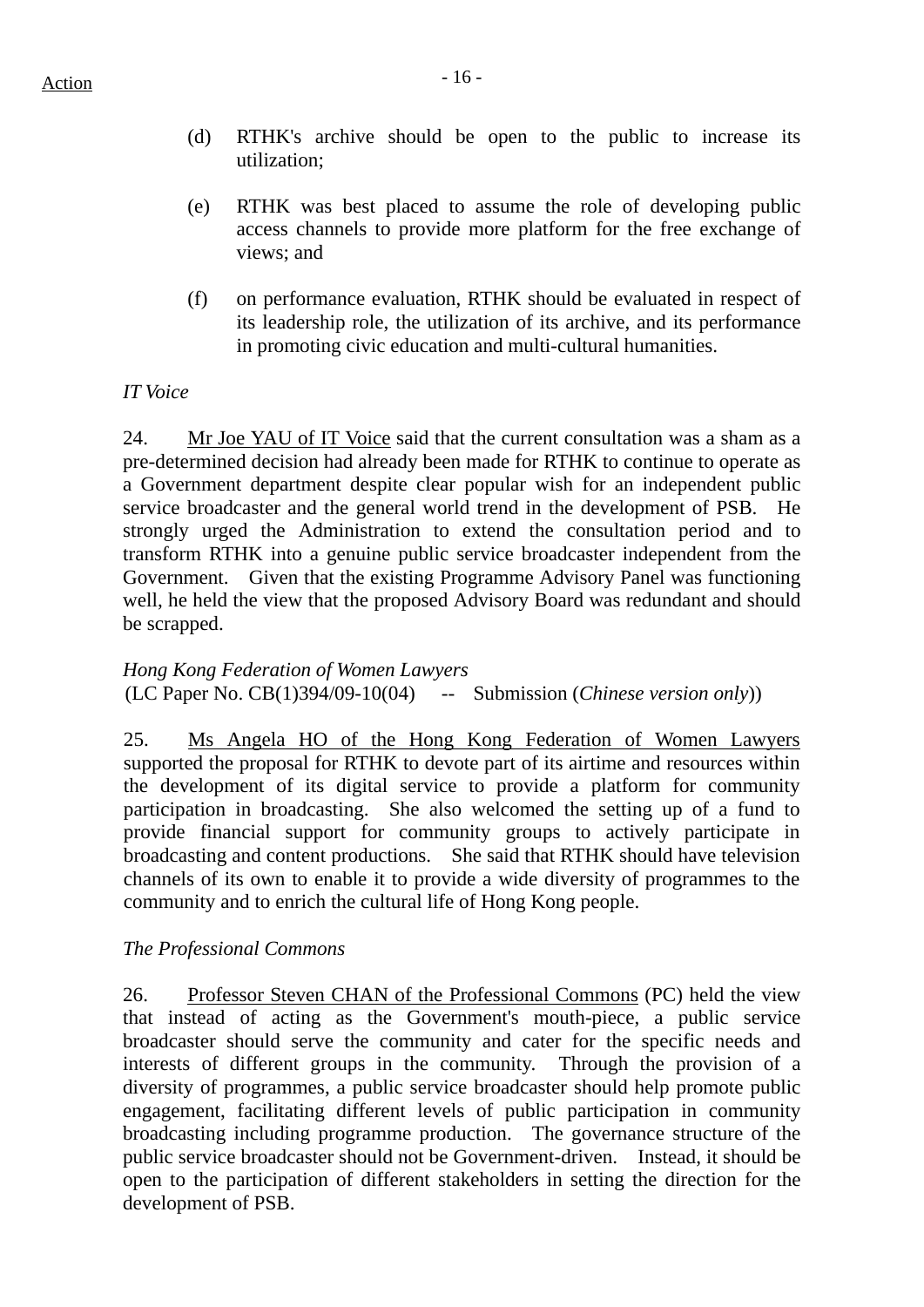# *Mr Paul SIU Che-hung, Wan Chai District Councillor*

27. Speaking in his personal capacity, Mr Paul SIU Che-hung, Wan Chai District Councillor, called on the Government to broadcast more Putonghua speaking programmes to increase more Putonghua learning opportunities for Hong Kong people. He suggested that RTHK should relay good quality programmes of the CCTV and news broadcast about Ghuanzhou, Pearl River Delta and Taiwan so as to enhance Hong Kong people's understanding of developments in the Mainland and the neighbouring region as part of civic education.

*Mr YEUNG Wai-sing, Eastern District Councillor*  (LC Paper No. CB(1)414/09-10(05) -- Submission (*Chinese version only*))

28. Mr YEUNG Wai-sing, Eastern District Councillor, said that the CE in Council's decision on RTHK was a timely decision to put an end to the uncertainty surrounding the future of RTHK, and to give RTHK new impetus to build on its strong reputation to provide a comprehensive mix of programme genres, thereby increasing programme choices to the community. He said that the Government should implement the proposals as soon as practicable and that there was no need to further extend the consultation period as the matter had already been dragged for a long time. He cautioned against over-politicizing the proposed Advisory Board. Mr YEUNG said that RTHK had all along enjoyed editorial freedom as evidenced by its criticism of the Government on numerous occasions in the past. As such, there was no cause of worry that the Advisory Board would interfere with RTHK's editorial policy, turning it into a Government mouth-piece.

# *Mr MAN Chi-wah, Central and Western District Councillor*

29. Mr MAN Chi-wah, Central and Western District Councillor, said that he personally did not consider it worth using public money to fund 24-hour public access broadcasting. RTHK could dedicate more airtime for programmes that allow individuals and community groups to express and exchange their views, and to provide a platform for community participation in broadcasting. He urged different parties to discard their differences and reach a consensus. He also pointed out that although D of B was to give due weight and consideration to all advice provided by the Advisory Board, he was in no way required to follow all advice of the Advisory Board.

*Mr Pindar WONG*  (LC Paper No. CB(1)414/09-10(06) -- Submission (*Chinese version only*))

30. Mr Pindar WONG was supportive of RTHK remaining as a Government department with a role to coordinate, not control, content programming for public service broadcasting. He said that the Government should open up the monopoly in PSB in the public interest. The new RTHK should provide platform for public participation in community broadcasting and open exchange of views. The public should have access to RTHK's rich archives of programmes and materials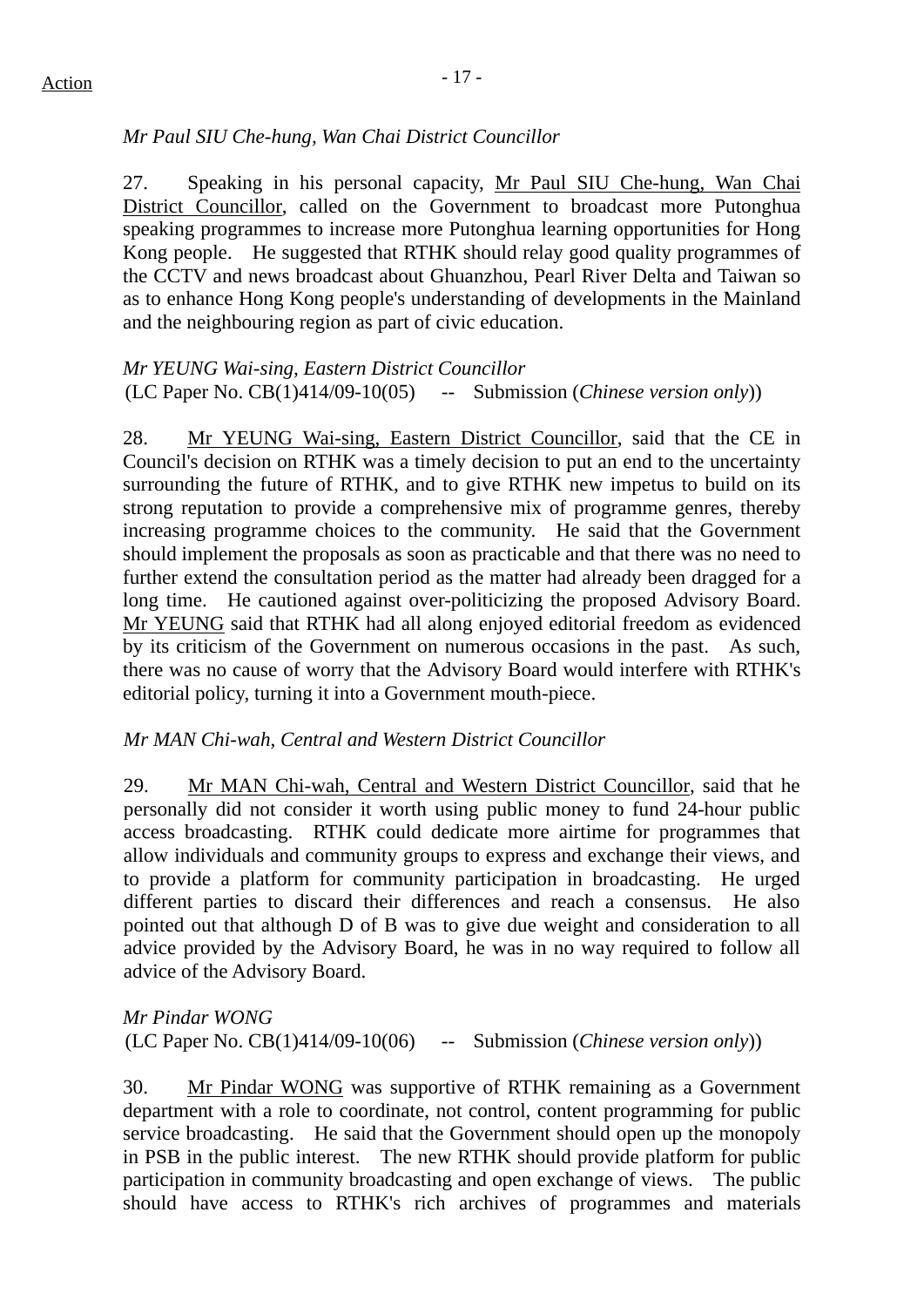commissioned by the public purse.

## Briefing by the Administration

31. The Under Secretary for Commerce and Economic Development (USCED) thanked the deputations for expressing their views. He said that the development of PSB and the future of RTHK were inter-related issues that should be addressed in one go. On 22 September 2009, the CE in Council had announced, among other things, its decision that RTHK should remain as a Government department and be tasked to take up the mission as the public service broadcaster in Hong Kong. The Commerce and Economic Development Bureau (CEDB) had launched a two-month public consultation exercise to gauge public views on how best RTHK should operate to achieve its mission as a public service broadcaster. The CEDB would consolidate and examine all the views received to decide on how to shape the operations of a new RTHK in future.

#### Discussion

# *Public consultation on the operation of RTHK*

32. Ms Emily LAU criticized the Administration for not keeping its promise to consult the public before deciding on the way forward for the development of PSB and the future of RTHK. She invited the deputations' views on the Government proposal contained in the consultation document. In this connection, Mr Ronny TONG questioned the rationale for the Government's decision to maintain RTHK as a Government Department while performing the role of a public service broadcaster, which was contrary to clear public expectation for an independent public service broadcaster as recommended by the Committee on the Review of Public Service Broadcasting (RC). He sought deputations' views in this respect.

33. Mr LAW Yuk-kai of HKHRM said that the consultation on how RTHK could fulfil its mission as a public service broadcaster should be scrapped. He opined that the new RTHK could in no way effectively perform the function of an independent public service broadcaster and be free from any political and financial interference under the current proposed governance structure and the direction of the proposed Advisory Board. He urged the Administration to review its decision.

34. Mr Martin OEI said that the consultation document should be discarded. A separate consultation based on the recommendations of the report of the RC should be conducted instead. He was of the view that the Administration's proposal would turn the new RTHK into the Government's mouth-piece similar to CCTV in the Mainland.

35. Referring to the Administration's stance that the future of RTHK and the development of PSB should be bundled together, Mr Fredie CHAN of In-Media (Hong Kong) questioned as to why the RC was not tasked to also review the future of RTHK in the first place.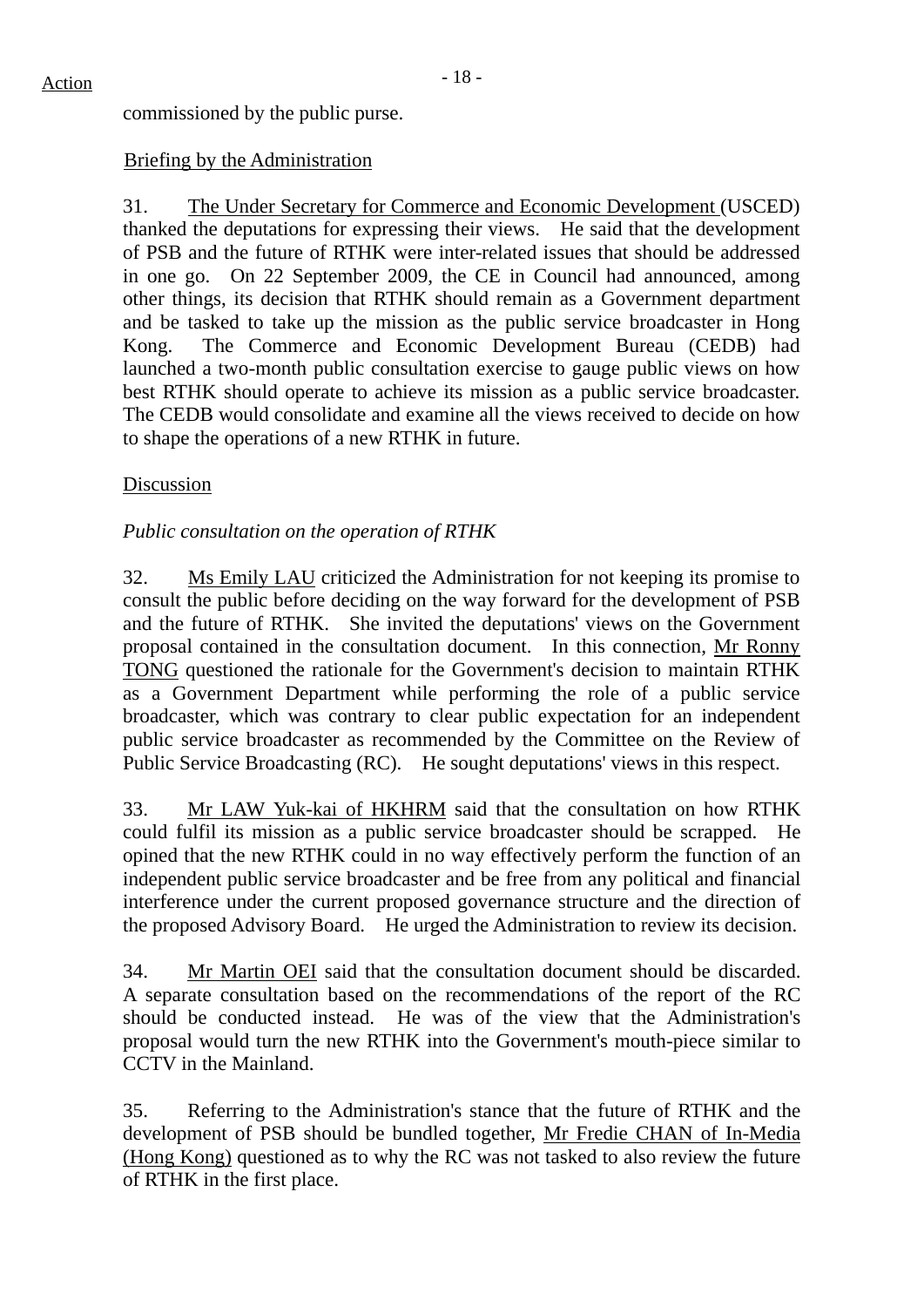36. Dr Alex CHAN of SynergyNet said that the Administration had no real intention of transforming RTHK into a genuinely independent public service broadcaster. He criticized the Administration for misleading the public into believing that the new RTHK with its enhanced function and expanded scope of service could perform the role of a public service broadcaster.

37. Mr YANG Kuang of GR opined that the Administration should consult the public first instead of making a pre-determined decision for RTHK to continue to operate as a Government department with a public service broadcaster role in the absence of public consultation.

38. Mr TSUI Hon-kwong of SaveRTHK Campaign objected to the "pseudo-PSB" proposed by the Administration. He said that genuine PSB should tolerate opposing and extreme views, including criticisms against the Government. Mr PANG Yee-kwong of CR said that PSB should not be monopolized by RTHK. The Government should bring in competition by allowing different players and community groups to participate in broadcasting. Mr Joe YAU of IT Voice and Professor Stephen CHAN of PC disagreed that RTHK should remain as a Government department. Mr LAW Yuk-kai of HKHRM and Ms Kit CHAN of the AHRC voiced their strong objection to any forms of Government control on RTHK. Ms MAK Yin-ting of the HKJA regretted that there was no public access channels and community radio stations as well as genuine PSB in Hong Kong. She said that instead of participating in RTHK programmes moderated by RTHK programme hosts, community groups should be allocated airtime to broadcast their own programmes. Speaking from the experience of her past 13 years of service in RTHK, she doubted whether RTHK, with its status as a Government department, could effectively achieve its public service mission. She urged the Administration to rescind its proposal and stop the current public consultation on the future operations of RTHK. Ms Medeleine MOK of UUHK shared a similar view. Ms Fermi WONG of Unison urged the Administration to solicit public views on whether RTHK should become independent from the Government.

39. The Chairman invited the Administration to respond to deputations' concern as to why after protracted discussion since the publication of the RC's report, the CE in Council suddenly announced its decision on the way forward in respect of PSB in Hong Kong and the future of RTHK in September 2009 prior to conducting any public consultation.

40. In response, USCED said that PSB and the future of RTHK had been the subject of debate in Hong Kong for many years. He re-capitulated that the RC, when formulating its recommendations, had extensively consulted the public and various stakeholders in 2006 and 2007, and the matter had been widely discussed by the community, the Panel, and various stakeholders. In particular, the RC's view that RTHK should not be transformed into a new public service broadcaster had triggered a heated debate in the community. He said that the CE in Council's decision was a well-balanced one addressing the concerns of various stakeholders. Given the considerable public support for RTHK to maintain its status quo and to assume the role of a public service broadcaster, and in the light of the urge by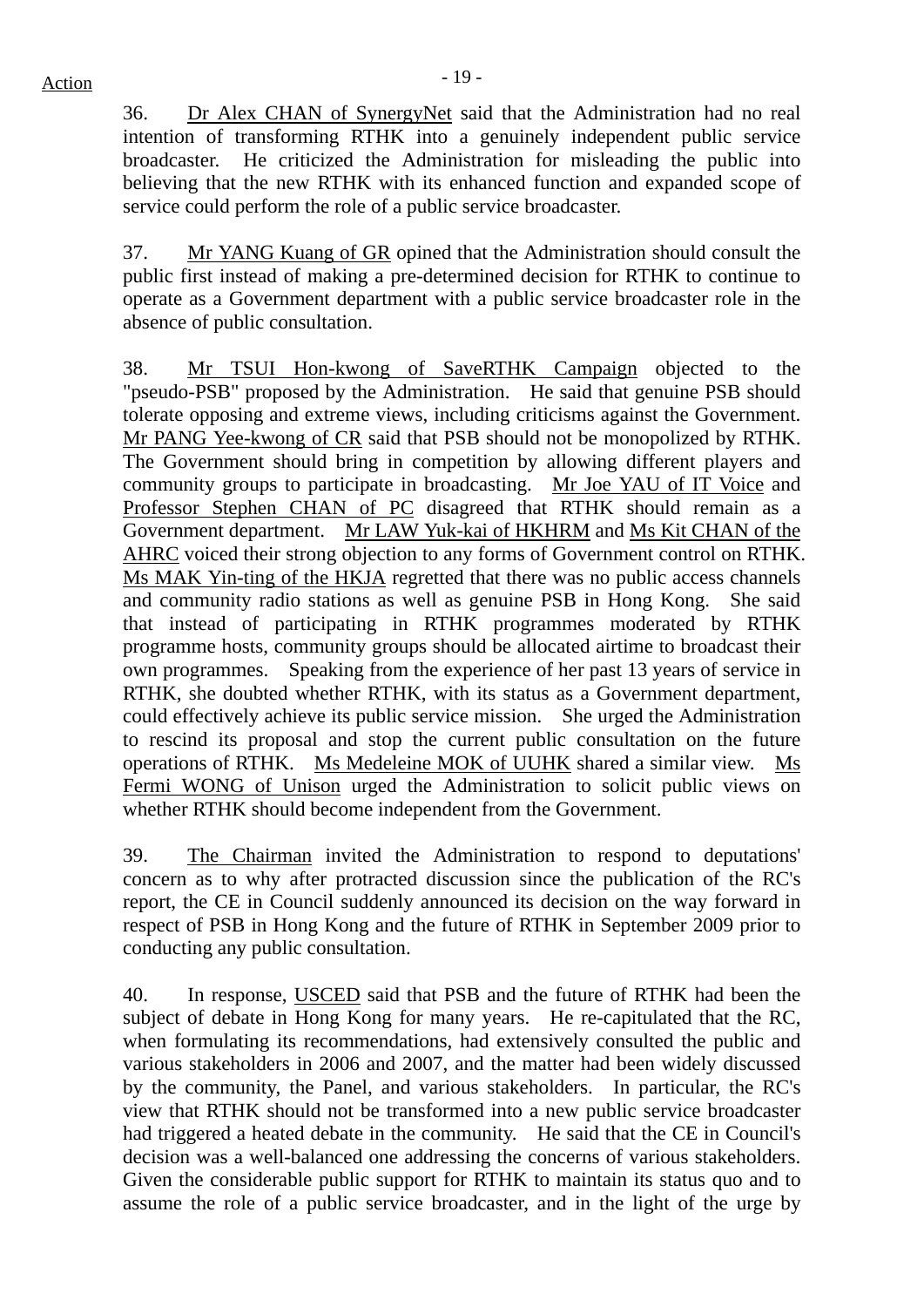RTHK staff for a clear decision on the way forward, it was considered appropriate to give certainty to the future development of RTHK and to bring the long-running debate to an end for the benefit of the RTHK and the staff concerned. He highlighted that the focus of the two-month consultation was to seek public views on the implementation measures on enhancing the role and functions of the new RTHK as a public service broadcaster. The Permanent Secretary for Commerce and Economic Development (Communications and Technology) (PSCED(CT)) said that the Administration would fully consider all the views received during the consultation process in shaping the future operation of the RTHK.

41. On the development of PSB in Hong Kong, USCED said that the RC's report had provided a blue-print for the development of PSB in Hong Kong. The Administration agreed with the RC's report that "universality", "diversity" "independence" and "distinctiveness" were the internationally recognized core principles and defining features of PSB and should be upheld.

42. Mr Fredie CHAN of In-Media (Hong Kong) said that none of the public service broadcasters in overseas jurisdictions, except North Korea, was a Government department. He said that the Government's decision for RTHK to remain as a Government department was against the explicit wish of the RTHK Programme Staff Union for independence.

43. Ms Janet MAK of RTHKPSU said that RTHK staff objected to the Government's proposal to maintain RTHK as a Government department. She said that the Administration, under the pretext of giving RTHK staff certainty on the future development of RTHK, had distorted the picture of genuine PSB. She reiterated that a genuine public service broadcaster should serve the community, be accountable to the public, and be free from any Government pressure as well as political and commercial interference. She observed that editorial independence and the monitoring of Government policies were not amongst the proposed public purposes for PSB, nor were they adopted as a performance indicator as basis for evaluation. In view of the wide implications of PSB, she advocated that the Administration should rescind its proposal and conduct a more comprehensive review and wide public consultation before deciding on the way forward. In response, PSCED(CT) said that while some RTHK staff might prefer independence from the Government, different staff groups (such as civil servants, non-civil service contract staff and directorate staff) however might have different interests and hold different views.

44. Ms Emily LAU and Mr Ronny TONG observed that the majority view was against the CE in Council's decision to retain RTHK's status as a Government department while performing the role of a public service broadcaster. Ms Emily LAU said that such decision which was made in the absence of wide consultation was not in the public interest and should be declared null and void. She urged the Administration to revise its current proposal and provide a timetable on a new round of consultation, or alternatively to move a motion for the matter to be discussed by the Panel and the LegCo.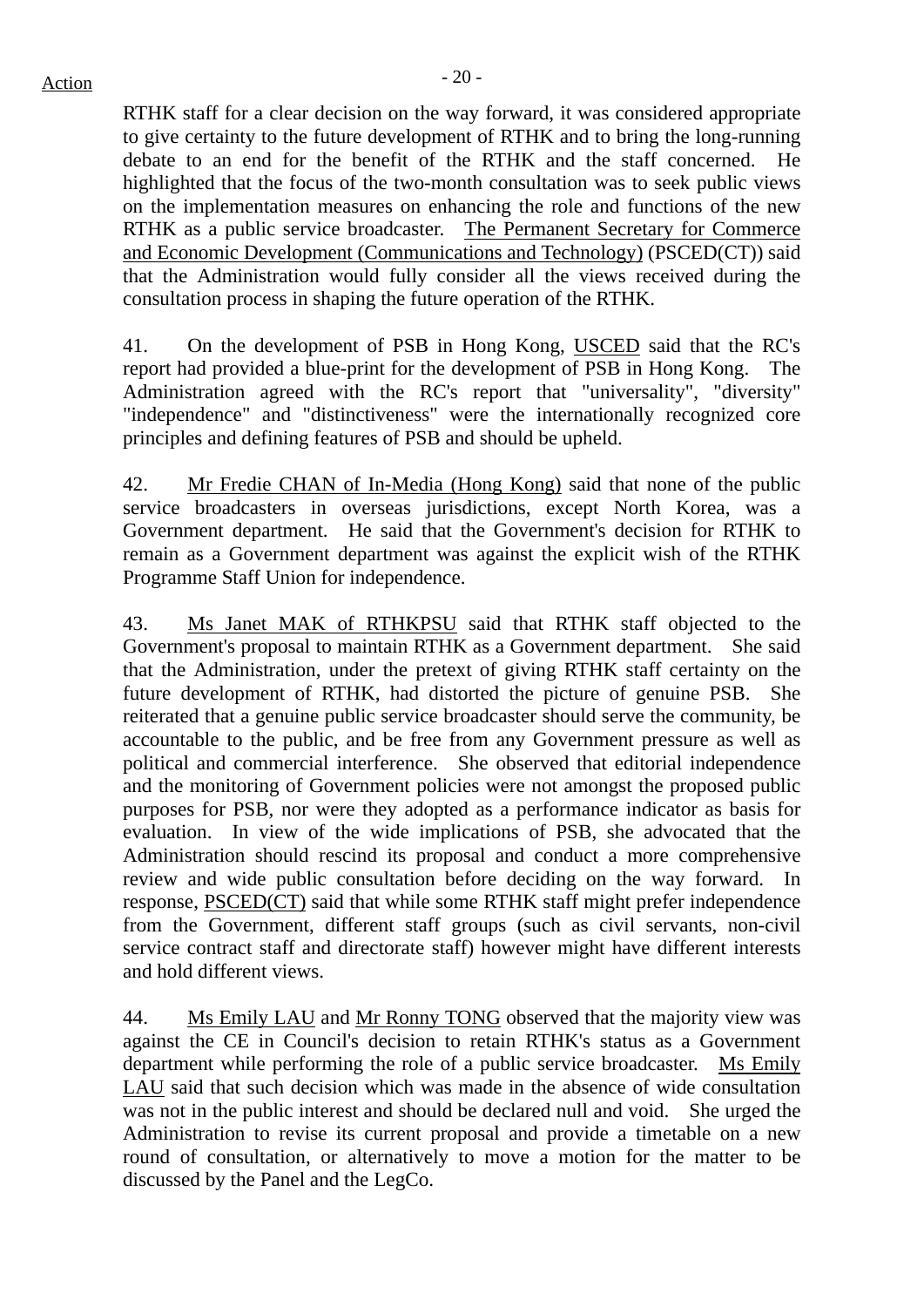# $Action$

45. Mr LAU Kong-wah and Mr CHAN Kam-lam however, were of the view that the Government's decision would give certainty to the further development of RTHK and help boost staff morale. They called on the stakeholders to put aside their political and ideological disputes and be gainfully engaged in resolving the differences in a forward looking and practical manner. They opined that while performing the role of monitoring Government policies, RTHK should uphold the principles of impartiality and objectivity in its editorial policies. RTHK, as the only Government funded public service broadcaster, should fulfil its social responsibility to ensure a fair exchange of views in its public affairs programmes. Noting that RTHK had been fraught with internal administrative and management problems in the past, they supported the current consultation to solicit public views on how best to strengthen the corporate governance of the new RTHK and enhance its public accountability.

Corporate governance and editorial independence

46. Ms Cyd HO noted that none of the public service broadcasters in any of the advanced economies was a government department funded by the government. She expressed doubt whether RTHK, as a Government department dependent on Government's funding and manpower resources, and subject to the direction of the CE-appointed Advisory Board, would have the true freedom and autonomy to competently achieve its mission of an independent public service broadcaster. She enquired about the measures in place to safeguard against Government interference with RTHK's editorial independence.

47. USCED and PSCED(CT) replied that in addition to the Memorandum of Understanding signed between RTHK and the Broadcasting Authority (BA) in respect of compliance with the generic codes of practice on programme standard issued by BA, and the RTHK Producers' Guidelines drawn up jointly with the RTHK programme staff, the existing Framework Agreement between the CEDB and RTHK would be elevated to a Charter to be signed between the Chief Secretary and the D of B. The proposed Charter would set out clearly the institutional relationship between CEDB and RTHK and the relationship between BA and RTHK and provided guarantee for the editorial independence of RTHK. The relevant documentation would be made available for public information and be accessible via the Government's website.

48. Ms Cyd HO remained unconvinced. She opined that the proposed Charter, which had no legal status, was no different from the existing Agreement. As the Charter was not legally enforceable, there was no statutory provision for judicial review to seek redress in the event that the editorial independence of RTHK was threatened. She questioned the Government's motive in setting up the Advisory Board and feared that the Advisory Board would be used to exert political and financial pressure on RTHK, thereby undermining its editorial independence. Ms HO said that to guard against abuse and to avoid undue Government interference through the CE-appointed Advisory Board in closed meetings, the proceedings of the meetings of the Advisory Board should be open to the public. She invited deputations' views on how best to safeguard against interference with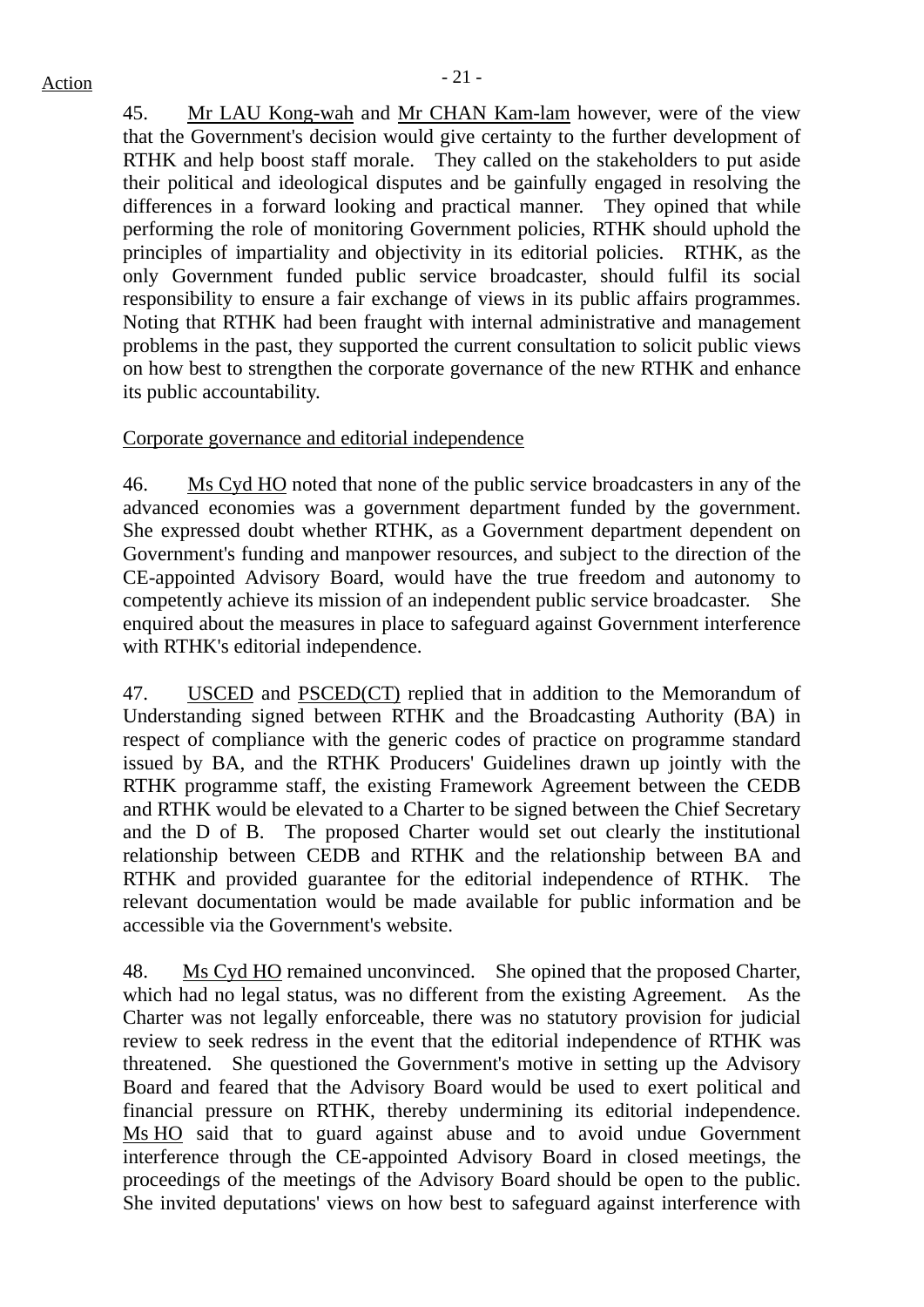49. Mr CHOI Chi-sum of the STL said that the Government's decision to retain RTHK's status quo as a Government department was far from satisfactory. He called for focused discussions on ways to help ensure that the proposed Charter would safeguard RTHK's editorial independence and that the Advisory Board would not unduly interfere with RTHK's operation.

50. Dr Alex CHAN said that SynergyNet was against setting up the Advisory Board. However, in the event that the Board was established against popular wish, it should only advise RTHK on governance matters and should not be directly involved in day-to-day management nor have the power to interfere in operational and editorial policy matters.

51. Mr LAU Kong-wah cautioned against over-politicizing the formation of the Advisory Board. He said that there was no cause for worry as paragraph 3.6 of the consultation document had stated that the Advisory Board was advisory in nature only and had no executive power. He said that while the Advisory Board, to a certain extent, would monitor the work of RTHK, the Advisory Board itself would be subject to public scrutiny. He observed that the setting up of advisory boards was a standard practice for Government departments and was not targeting RTHK.

52. USCED and PSCED(CT) assured members and deputations that RTHK would continue to enjoy editorial independence and freedom of press and be accountable to the public and the LegCo. They highlighted that the Administration was committed to uphold editorial independence which was the most important core value of PSB, and safeguard freedom of press and speech which were basic human rights guaranteed by the law. The Advisory Board to be appointed by the CE which would include persons with experience in various sectors (such as media, journalism, education, arts and culture, technology, legal, accounting and finance, persons with senior management experience and expertise, as well as persons with experience in serving the interests of minorities and/or the underprivileged) would only have an advisory role in respect of editorial issues, while the D of B and his team would remain ultimately responsible for the editorial decision of RTHK. D of B highlighted that RTHK had consistently been ranked in public surveys as the most credible electronic media in Hong Kong. Regardless of its future mode of operation, RTHK staff would continue to uphold the much treasured principles of editorial independence and freedom of press.

53. Mr WONG Ting-kwong enquired about the membership, composition, the mechanism as well as the criteria for appointing members to RTHK's existing Programme Advisory Panel. In response, D of B and the Assistant Director (Radio)/RTHK informed the meeting that the Advisory Panel which made up of some 120 members drawn from district councils and various sectors (such as arts and culture, education, health and welfare services, media and journalism, information and technology) had been in operation for more than 10 years. Appointments to the Advisory Panel were made based on the nominations from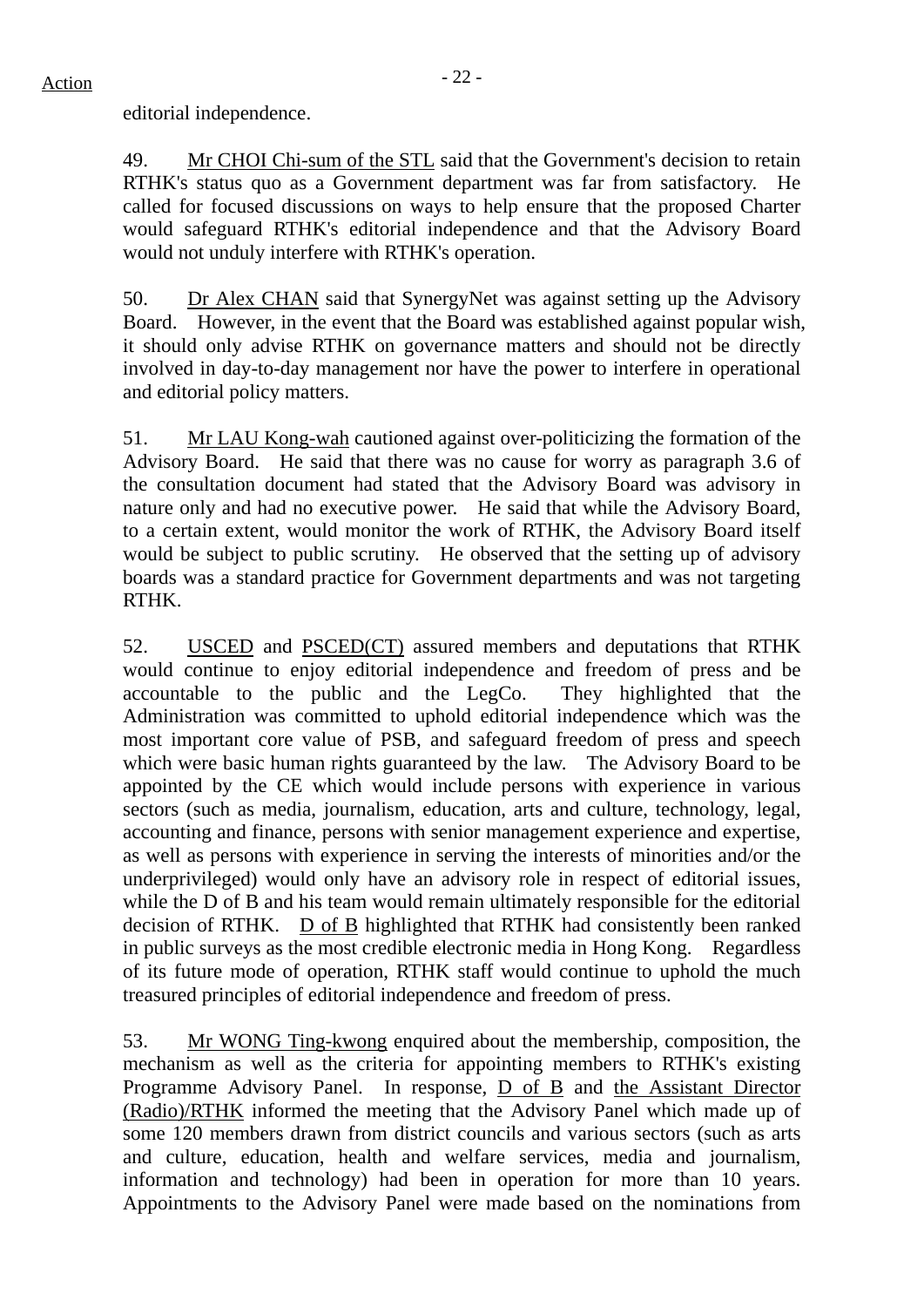district councils and representative organizations of relevant sectors in response to invitations from the RTHK. In addition to the annual meetings of the Advisory Panel, small focus groups formed in response to specific needs also held regular meetings on specific themes and topics. For transparency, the Advisory Panel's membership and the proceedings of meetings were open to the public on RTHK's website.

# Funding arrangements

54. Mr CHAN Kam-lam opined that a public service broadcaster should not be 100% funded by the Government, and should, to a certain extent, be self-financing. Ms Cyd HO agreed with Mr CHAN and said that RTHK should not rely solely upon Government funding. She said that regardless of whether RTHK would remain as a Government department or be transformed to an independent public service broadcaster, it should be allowed to raise funds (20% to 30%) from sources other than Government appropriation to allow greater flexibility and autonomy in developing new programme areas and offering more programme choices to the community. Such a move was also conducive to increasing its public accountability. She suggested that consideration be given for RTHK to charge a token fees for access to its archives, and for the Government to prescribe under legislation a certain percentage of the Government income on rates to finance RTHK's operation.

55. In response, D of B said that apart from Government funding, RTHK had an annual income of around \$4 million from the sale and distribution of RTHK programme overseas, and received a total sponsorship in the region of \$30 to \$40 million per annum from charitable organizations and government bodies. RTHK would seek to generate income through increased collaboration and co-production with international broadcasters and content providers.

56. Ms Janet MAK of RTHKPSU said that from the perspective of RTHK programme staff, the current sponsorship rules had, on some occasions, imposed restrictions on new programme initiatives. She supported that RTHK should have the flexibility to raise its own fund to finance the production of new programmes, thereby enhancing its accountability to the public through the provision of a wide diversity of programmes.

57. Mr Pindar WONG opined that the public should have free access to RTHK's 80-years rich archive materials which was funded by public money. In response, PSCED(CT) agreed that the RTHK archive materials, which was a valuable public resource, should be open to the public. He said that the digitization of RTHK archives would provide greater public access to its resourceful archives. In addition to the existing provisions for RTHK to retain part of its income, the Administration would look into potential opportunities for RTHK to generate its income such as the sale of its programmes. All the relevant issues, such as how to allow public access to the archives as well as means to tap the potential commercial value of the materials, would have to be carefully examined.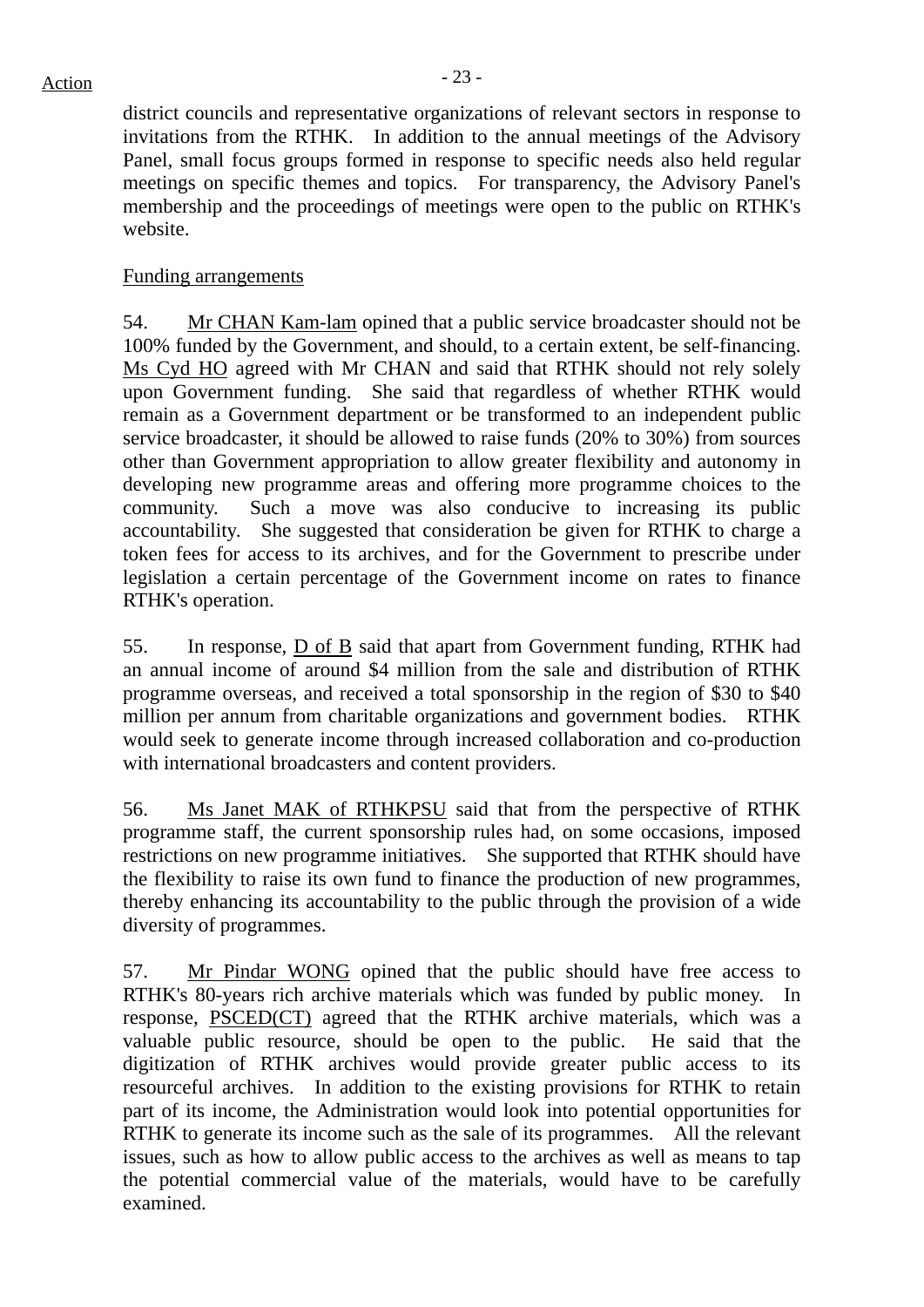#### Community broadcasting

58. Mr Ronny TONG said that frequency spectrum for broadcasting was a scarce public asset. It should not be utilized only by the Government and the profit-oriented market. Part of the airwaves should be used for the benefits of the community. He called on the Administration to open up airwaves to meet the rising public expectation for more direct participation in community broadcasting, and to provide platforms for different sectors of the community and non-governmental organizations to express diverse views.

59. In response, USCED and PSCED(CT) said that technological advances, the success in the digitization of terrestrial television in Hong Kong, and the new interest of the industry in the introduction of digital audio broadcasting provided an opportunity to allocate additional spectrum and financial resources to RTHK to develop as an all-round public service broadcaster to serve the community. In line with the Government's general mission to foster freedom of expression and encourage a plurality of voices in the community, RTHK would be tasked to devote part of its airtime and resources within the development of its digital services to provide a platform for community participation in broadcasting. These included dedicating more airtime for programmes that allowed individuals and community groups to express and exchange their views; allowing community groups to produce their own programmes for broadcast on RTHK's channels (with different levels of support to be provided by RTHK); and commissioning projects from community groups to produce their own programmes on specific themes or topics. Community or public access broadcasting services required substantial resources in terms of capital and recurrent expenditure as well as human resources which often posed difficulties to smaller community groups. A Community Broadcasting Involvement Fund (the Fund) would therefore be set up under RTHK to provide financial assistance and technical support for community groups to participate in broadcasting and programme content production.

60. D of B said that RTHK had been providing publicly-funded broadcasting through a range of programming services to cater for the entire population, addressing both majority and minority needs and interests. With the additional spectrum and resources for digital broadcasting, RTHK would seek to provide a comprehensive mix of programme genres to complement what was lacking in commercial broadcasting and cater for specific needs and interests of different groups in the community.

61. In response to Mr LAU Kong-wah's enquiry about the operation details of the Fund, USCED said that the main purpose of the Fund was to provide financial and technical assistance to community organizations to facilitate and encourage production of television and radio programmes for broadcast on RTHK's channels. Operation details had yet to be worked out.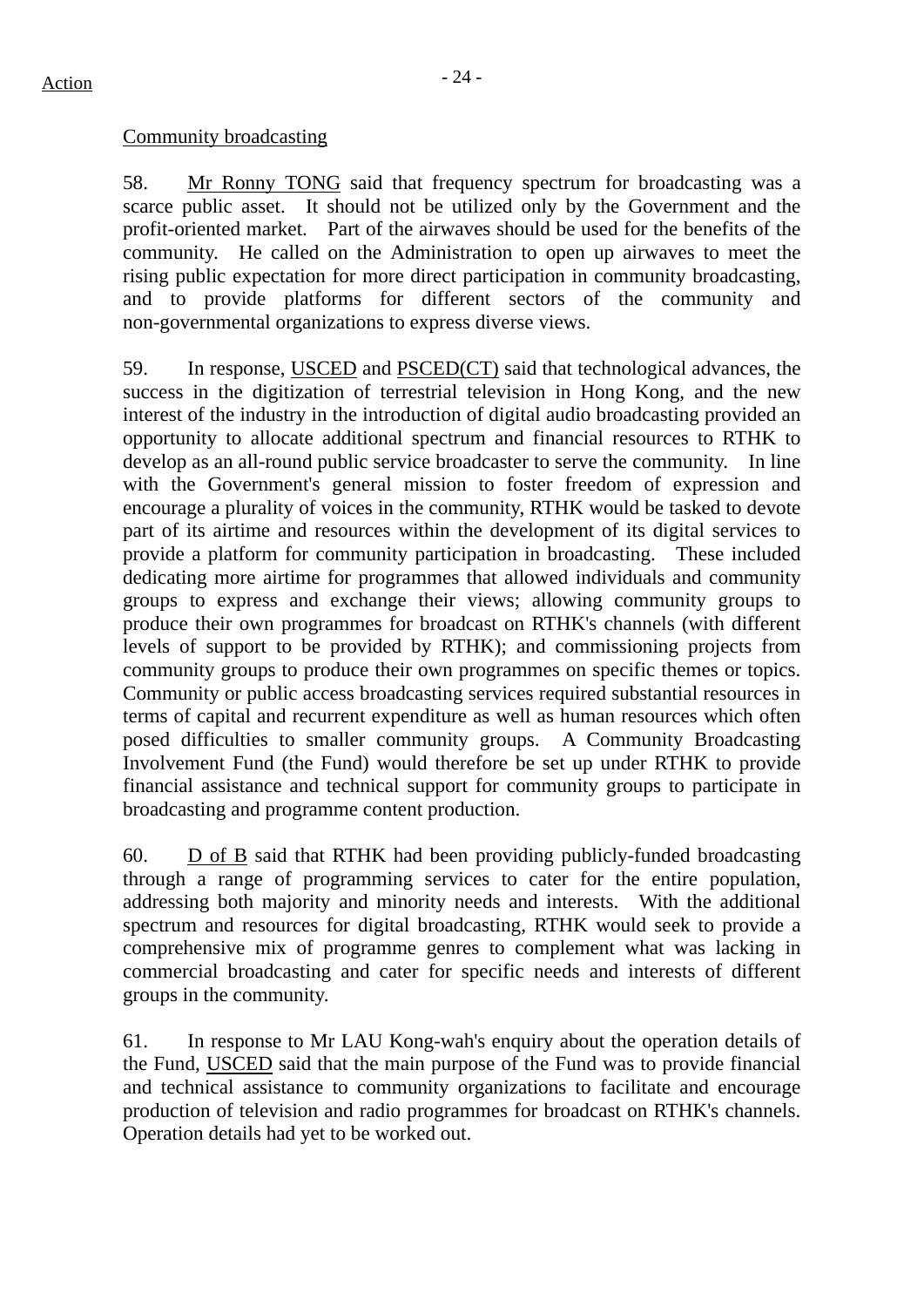62. Mr LEE Wing-tat said that the Government, despite its repeated claims to support freedom of speech and expression of diverse views, had no real intention to enhance the development of PSB in Hong Kong and promote direct participation in community broadcasting. He said that the Administration's main objective was to make use of the review to restrict diversity of views and to curtail RTHK's editorial independence. He said that Hong Kong had very few radio stations and lagged behind many advanced and developing economies in respect of community participation in broadcasting. He expressed concern that the Administration's proposal to prescribe licensing criteria such as "fit and proper person" and on "financial soundness" under the law would preclude community/minority groups from obtaining a licence to provide sound broadcasting services. He urged the Administration to open up airwaves for social/ethnic/religious groups to operate their own community-based radio stations covering a particular locality or region. He observed that some RTHK channels had co-run the same programme and had not fully utilized the assigned spectrum. He queried as to why the surplus airtime was not released for community broadcasting. As such, Mr LEE called on the Administration to consider allowing different groups to co-share or jointly operate one channel so as to provide more platforms for different sectors of the community and pressure groups to express different views and provide a wide diversity of programmes.

63. In response, D of B said that the co-running of programmes was mainly during the time slot between 2:00 am to 6:00 am. With the provision of additional resources and manpower, RTHK would continue to step up its programme production.

64. Mr PANG Yee-kwong of CR queried the Administration's rejection of the Ocean Technology Limited's application to establish and maintain a sound broadcasting service on the grounds of financial soundness and the unavailability of suitable spectrum. He said that a bandwidth of 0.2 MHz could carry one radio channel, and the FM frequencies in the 87 MHz - 108 MHz could support up to 100 independent channels without interference. Indeed, the past experience of CR showed that the community group had the financial and technical capacity to operate a radio channel. Mr Martin OEI said that the existing FM frequency spectrum assigned for broadcasting had not been efficiently deployed and fully utilized as the Hong Kong Government failed to negotiate with the Mainland Government for more FM frequency.

65. PSCED(CT) replied that within the currently available analogue frequency spectrum, Hong Kong currently had seven territory-wide FM channels and seven territory-wide AM channels. All of them had been allocated and were currently being taken up by RTHK and three commercial sound broadcasting licensees for the provision of territory-wide services. Given that frequency spectrum for broadcasting was a scarce public asset, a licensing regime was necessary to regulate the allocation and use of frequency spectrum to avoid interference. Moreover, the allocation of frequency spectrum had to be made in accordance with the international standards set by the International Telecommunications Union and the agreement made with neighbouring countries such as Macao, Indonesia, the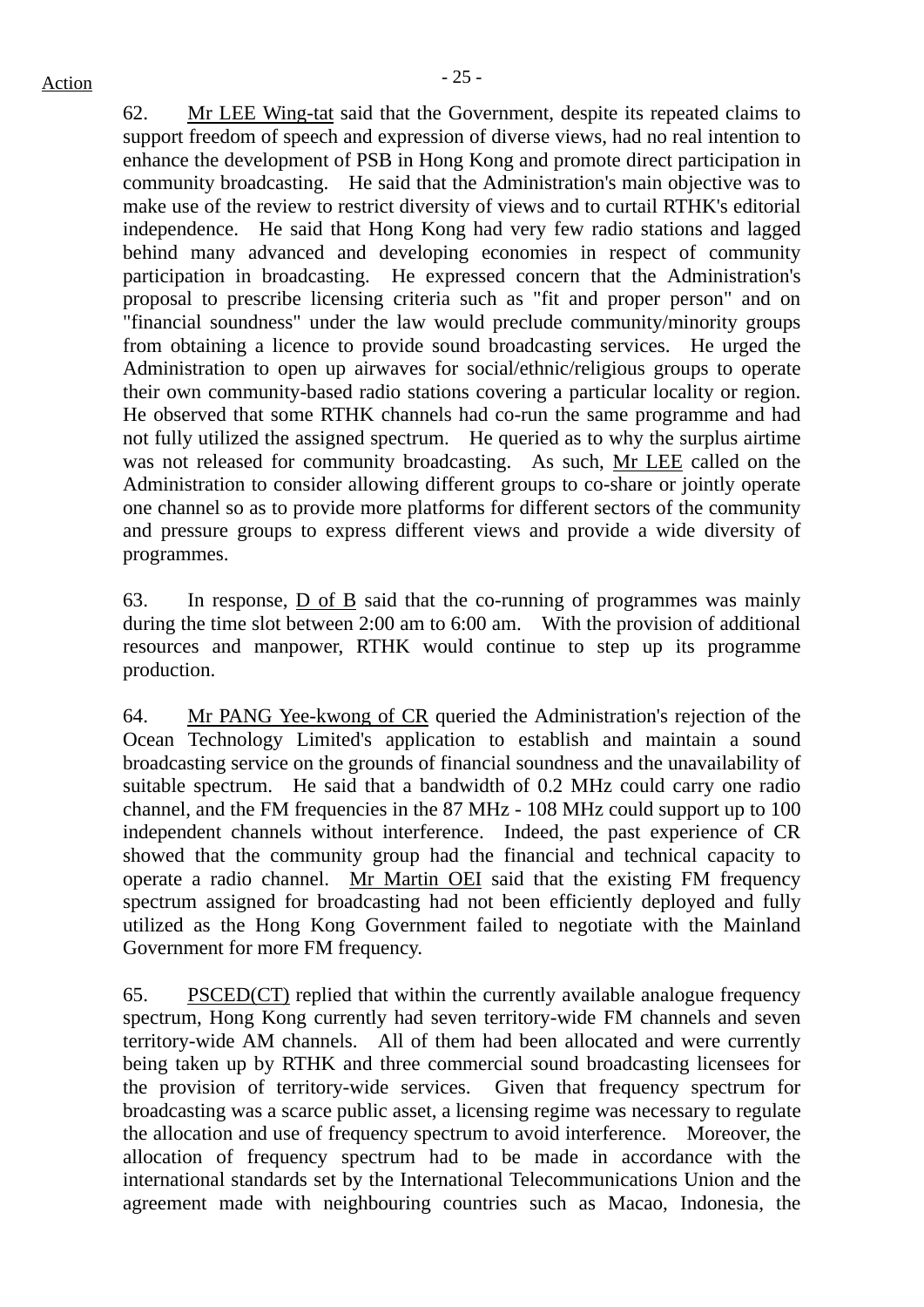# $Action$

Philippines and China, through the established coordination mechanism.

#### New programming

66. Mr Ronny TONG referred to the Administration's proposal to relay television and radio broadcasts of CCTV and CNR. He opined that as these programmes were already broadcast by a number of TV stations, more airtime should instead be made available for the broadcast of programmes of community and minority groups. Ms Medeleine MOK of UUHK and Mr Martin OEI agreed with Mr TONG that the surplus channel capacity should be released for community use. Mr OEI suggested that one FM frequency be used to broadcast BBC programme as in the case of Singapore to help improve Hong Kong people's English and broaden their international horizons. Mr CHAN Kam-lam disagreed that CCTV programmes should not be relayed.

67. PSCED(CT) said that partnership with national broadcasters (such as CCTV and CNR) as well as international broadcasters and content producers (such as the BBC, National Geographical Channel of the USA) was proposed mainly to enrich the cultural life of Hong Kong people, and to enhance the public understanding of the nation and developments in the international arena.

68. Mr LAU Kong-wah supported some deputations' suggestions to provide sign language and subtitles in news broadcasts for the enjoyment of people with special needs, to increase Putonghua programmes and cultural programmes, and to dedicate more airtime for Government officials to explain Government policies. He invited D of B to elaborate on RTHK's future plan on increasing cultural programmes on art and music. Mr CHOI Chi-sum of the STL opined that while part of the RTHK airtime could be dedicated for Government officials to explain and promote Government policies, RTHK should not be tasked to produce programmes to help promote Government policies. Mr Martin OEI shared a similar view. He said that RTHK should not be responsible for publicizing Government policies. Production of programmes such as Police Magazine and TV and radio Announcements of Public Interests should be taken up by the GIS instead.

69. In response, D of B said that RTHK was committed to innovation, quality and universality of service through the provision of a wide diversity of programmes to the community including multi-cultural programmes, programmes that covered different religions and programmes that catered for the special needs of audience with disabilities. In addition to the existing daily cultural programmes covering Chinese drama, arts, dancing and music of different cultures, about 200 to 300 community events and activities including cultural programmes were conducted annually to help enrich the multi-cultural life of Hong Kong people. With increased provision and additional airtime, RTHK would seek to increase the provision of a comprehensive mix of programme genres. Mr Ronny TONG said that RTHK's strong brand name was hard earned by its effectiveness as a watchdog of Government policies, not on the basis of providing cultural programmes on art and music.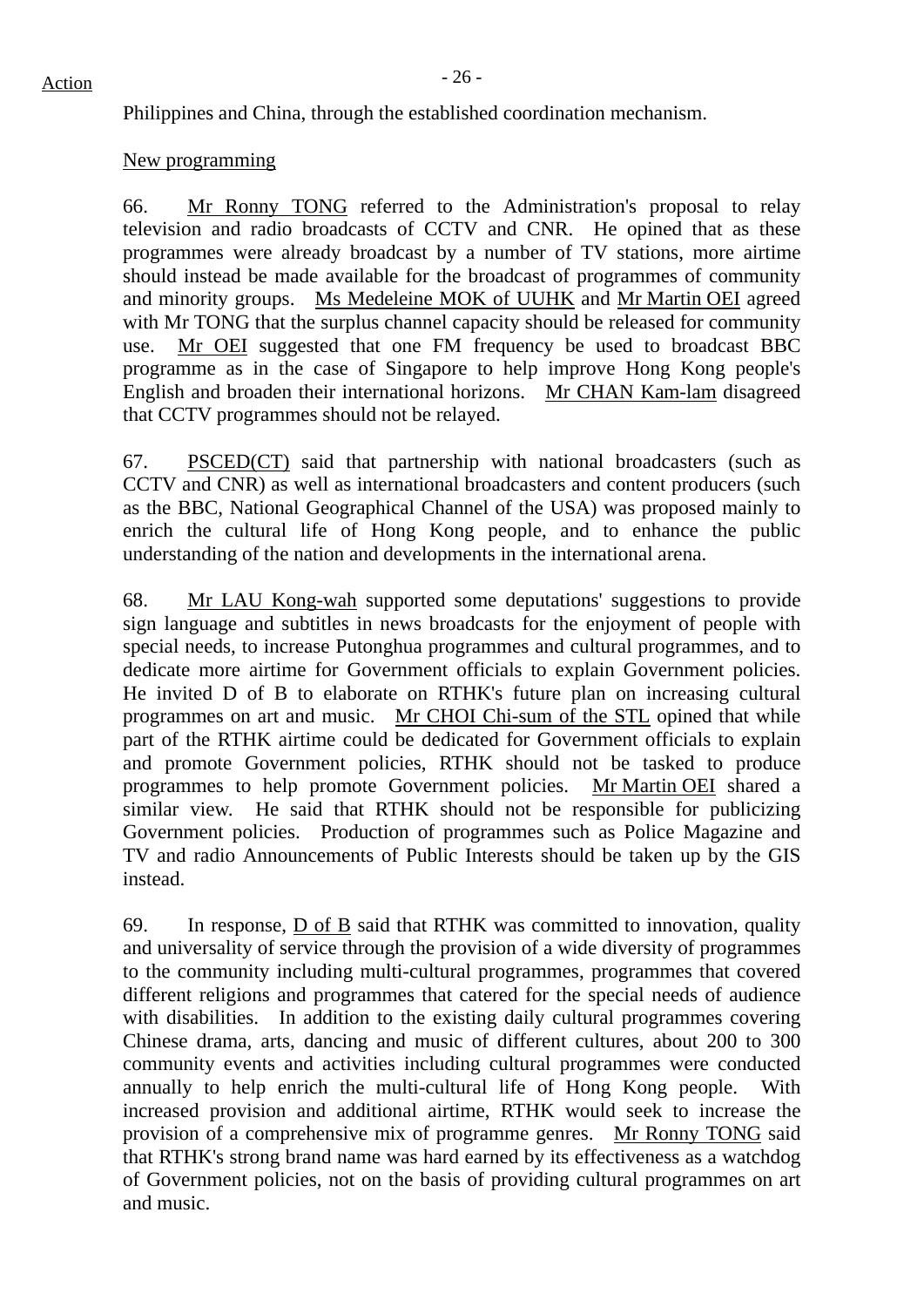70. Ms Cyd HO supported RTHK using part of its airtime to disseminate useful public information such as news, current affairs and weather reports. She suggested that consideration should be given to dedicating one channel solely for the Government to publicize and promote its policies while releasing more airtime for community broadcasting. Mr Ronny TONG held a similar view and said that RTHK should not be tasked to promote government policies.

# Development of new media services

71. The Chairman invited the deputations to give views on the future development of new media services and on ways to enhance public participation in new media services. In response, Mr Pindar WONG expressed concern that RTHK, if continued on its existing path, would risk losing relevance to the "iPod-Generation" who wanted to have greater participation in and control of the content of the new media. He opined that RTHK as a public service broadcaster should "coordinate", not "control" content programming. He suggested that consideration should be given to commissioning programmes produced by independent producers/production houses, and acquiring programmes from outside sources in addition to in-house productions.

72. USCED responded that the Administration recognized the importance of new media services. In fact, paragraph 5.7 of the consultation document had set out the objectives to be pursued and the key performance indicators for the development of new media services. D of B said that given the trend of convergence and the changing interests of the young generation, RTHK would continue to step up its effort to explore and develop new media services with a view to increasing the audience reach and market share as well as addressing the needs of the young generation through a personalized service.

73. Mrs Regina IP said that it was a known fact that RTHK was more resourceful in terms of finance and manpower as compared with commercial broadcasters. She enquired about the average production cost by programme genres, and urged the RTHK management to give further thoughts to developing performance indicators to measure the cost-effectiveness of programme production. D of B advised that regular reviews were conducted to quantify the cost effectiveness of programme production. The Controlling Officer's Report of various types of programmes with performance indicators was made available for public on the RTHK website.

# Summing up

The Secretariat 74. The Chairman requested the Administration to take note of the views expressed by members and the deputations and report the findings of the consultation to the Panel as soon as practicable. Ms Emily LAU requested and members agreed that the Secretariat should prepare a summary of views expressed by the deputations attending the meeting. Members also agreed that a special meeting be held to discuss the outcome of the consultation as soon as it was